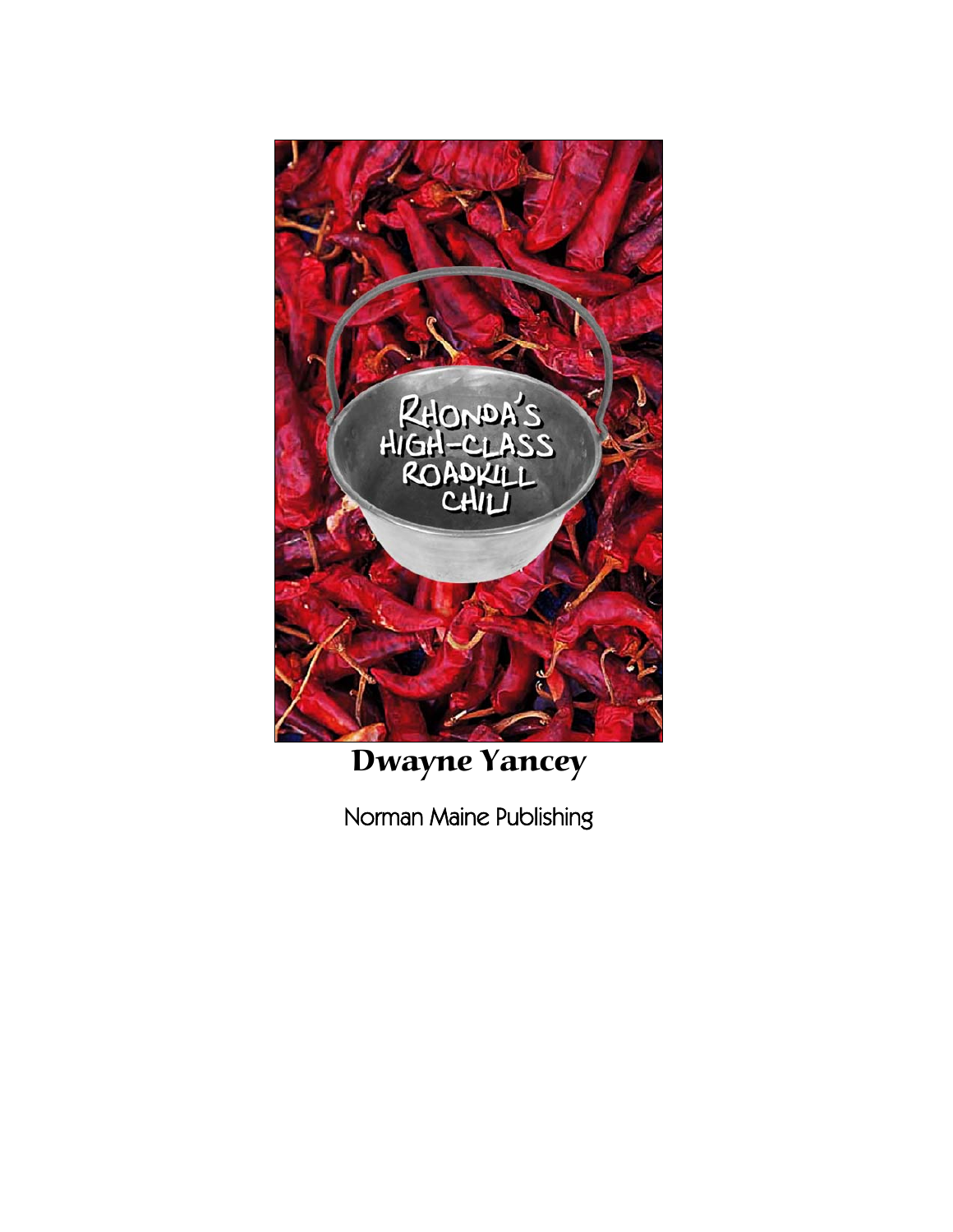Copyright © 2019, Dwayne Yancey

#### **ALL RIGHTS RESERVED**

RHONDA'S HIGH-CLASS ROADKILL CHILL is fully protected under the copyright laws of the United States of America, and all of the countries covered by the Universal Copyright Convention and countries with which the United States has bilateral copyright relations including Canada, Mexico, Australia, and all nations of the United Kingdom.

**Copying or reproducing all or any part of this book in any manner is strictly forbidden by law.** No part of this book may be stored in a retrieval system or transmitted in any form by any means including mechanical, electronic, photocopying, recording, or videotaping without written permission from the publisher.

**A royalty is due for every performance of this play whether admission is charged or not.** A "performance" is any presentation in which an audience of any size is admitted.

**The name of the author must appear on all programs, printing, and advertising for the play and must also contain the following notice: "Produced by special arrangement with Big Dog/Norman Maine Publishing LLC, Rapid City, SD."**

All rights including professional, amateur, radio broadcasting, television, motion picture, recitation, lecturing, public reading, and the rights of translation into foreign languages are strictly reserved by Big Dog/Norman Maine Publishing LLC, www.BigDogPlays.com, to whom all inquiries should be addressed.

> Big Dog Publishing P.O. Box 1401 Rapid City, SD 57709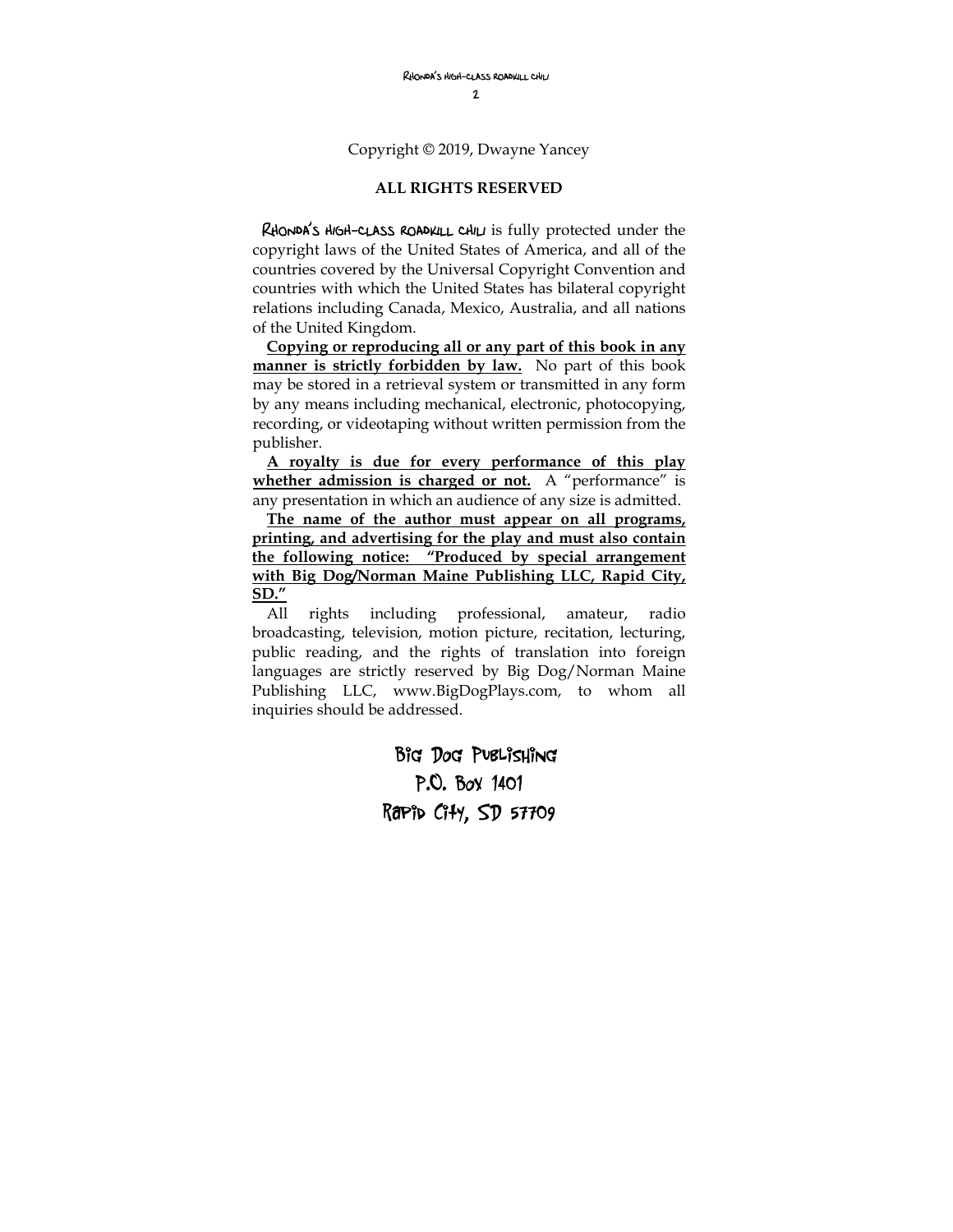RHONDA'S HIGH-CLASS ROADKILL CHILI had a staged reading at Showtimers in Roanoke, Virginia, January 2, 2016: Linsee Lewis, director; Stevie Holcomb, stage directions.

**CEE CEE:** Emma Sala **DEE DEE:** Gwyneth Strope **RHONDA:** Heather Sexton **FONDA:** Kelly Anglim **DRONDA:** Kris Sorensen **ZEKE:** Tim Kennard **51HUNTER:** Joel Gruver **GOVERNMENT AGENTS:** Chris Shepard and Spencer Meredith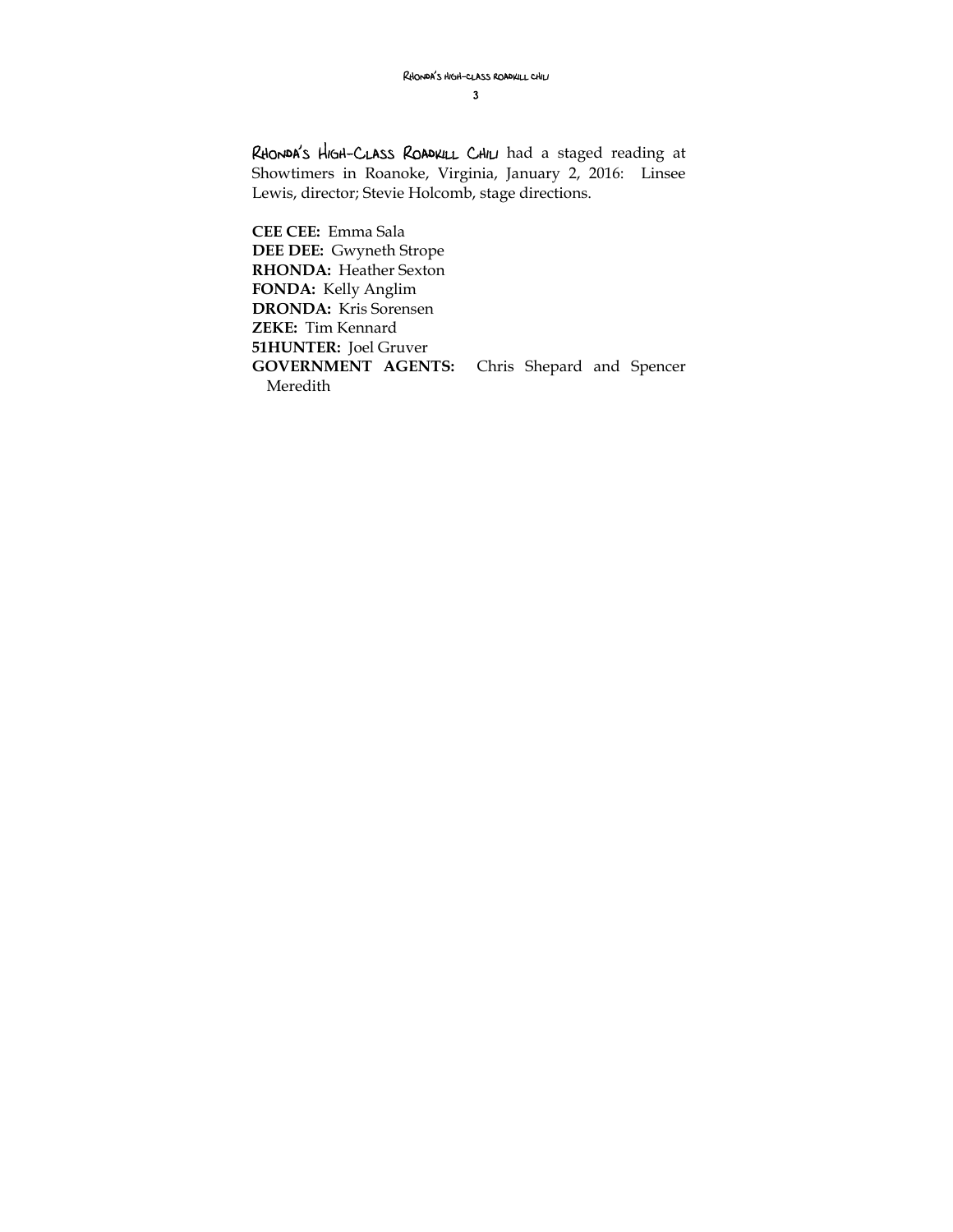# Rhonda's high-class roadkill chili

**COMEDY.** Rhonda has a good job as an assistant cow inseminator, a doublewide trailer that smells faintly of a dead skunk, and a husband obsessed with Christmas lights. Rhonda knows she's blessed, but there's just one thing she's sore about: she's never won anything. To cheer her up, Rhonda's two sisters, Dronda and Fonda, encourage her to enter a chili cook-off. When the sisters accidentally run over an armadillo, it's exactly what Rhonda needs to win…a gimmick! Meanwhile, Rhonda's husband Zeke and Fonda's UFO-hunting boyfriend are busy setting up Christmas lights in April so Zeke can get a head start over his neighbors and win the town's contest for best Christmas light display. But it turns out the light display is so bright it can be seen from outer space and attracts some unexpected visitors, which is either going to make history or set off a galactic war! Audiences will love this play's crazy characters and madcap mayhem.

**Performance Time:** Approximately 75-90 minutes.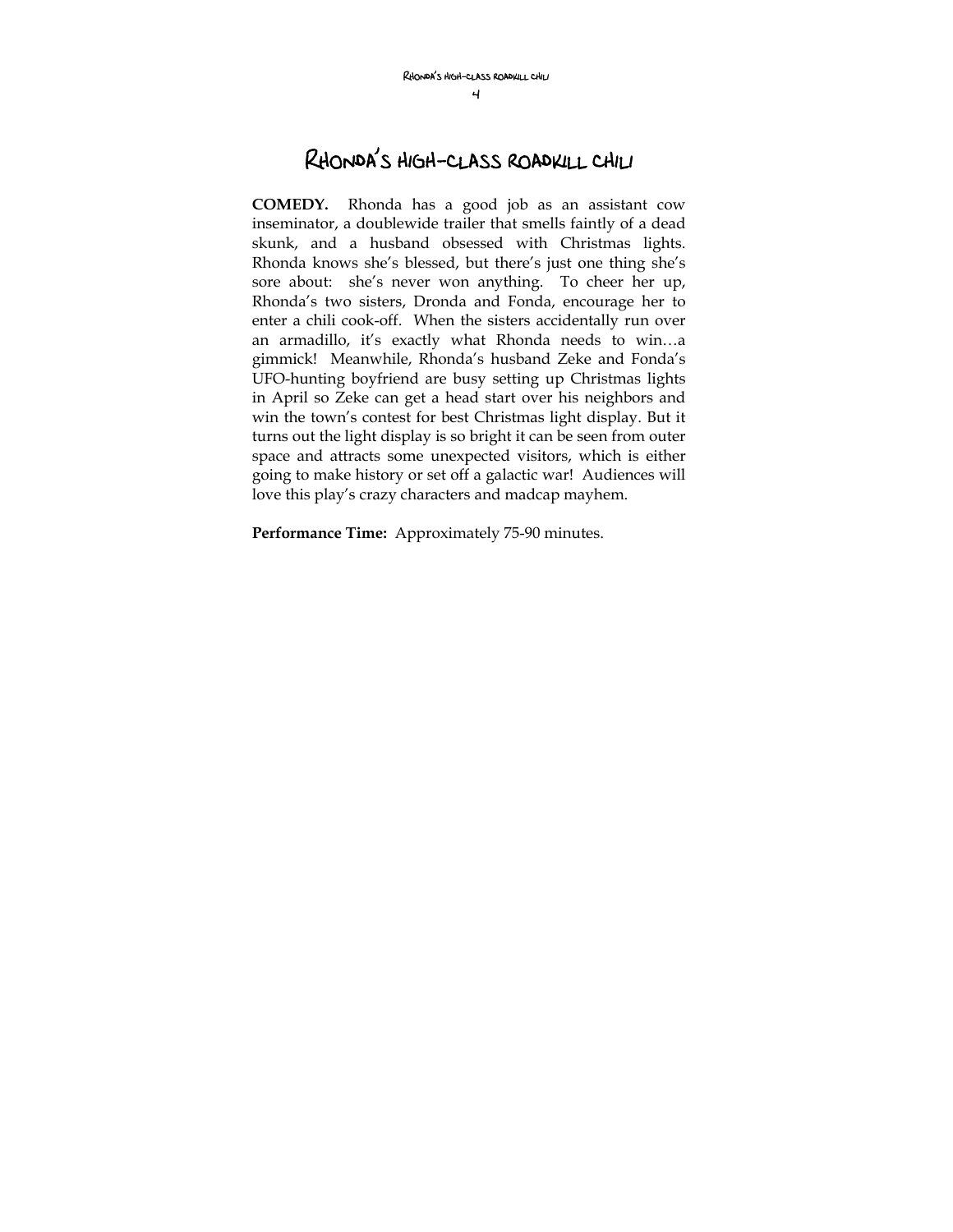# Characters

#### **(2 M, 5 F, 2 flexible)**

- **RHONDA:** An assistant cow inseminator and former beauty pageant contestant who has never won anything in her life; makes fruit salad with a sledgehammer; female.
- **ZEKE:** Rhonda's husband who's obsessed with Christmas lights and has been trying for 13 years to win the town's contest; two loads short of sense; male.
- **FONDA:** Rhonda's carefree sister who has gone online to find romance since all she found at the rodeo were clowns; female.
- **51HUNTER:** Fonda's UFO-hunting boyfriend who is obsessed with aliens; male.
- **DRONDA:** Rhonda's sister; a member of the Society for the Prevention of All Things Un-American and a Flat Earther; female.
- **CEE CEE:** Teen girl who wants to be a desperado now that she's been thrown out of Girl Scouts; wears western clothing; female.
- **DEE DEE:** Cee Cee 's naïve friend who has been thrown out of Girl Scouts; wears western clothing; female.
- **AGENTS 1, 2:** Government agents; wear dark suits and sunglasses; flexible.

**ALIEN:** Voiceover.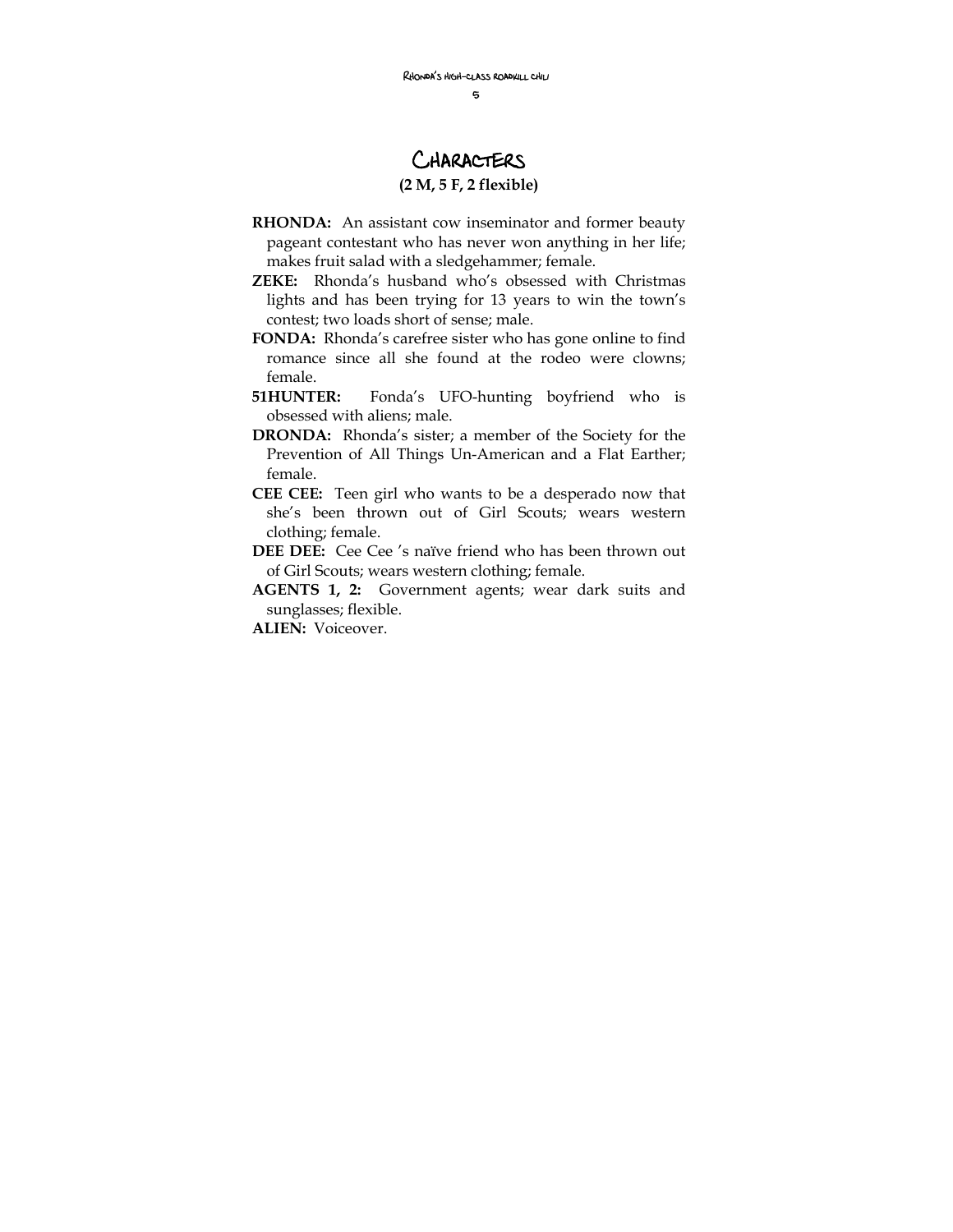# SETTING

Rhonda and Zeke's doublewide trailer in the small town of Hurleyburg.



The sets may be as simple or elaborate as your budget allows.

- **Kitchen.** There is a kitchen counter and a small table with chairs.
- **Exterior/roof of doublewide trailer.** The exterior of a doublewide trailer can be seen. The roof is decorated with numerous Christmas lights and decorations. The roof is a platform that can be accessed from behind the doublewide by an unseen ladder or steps.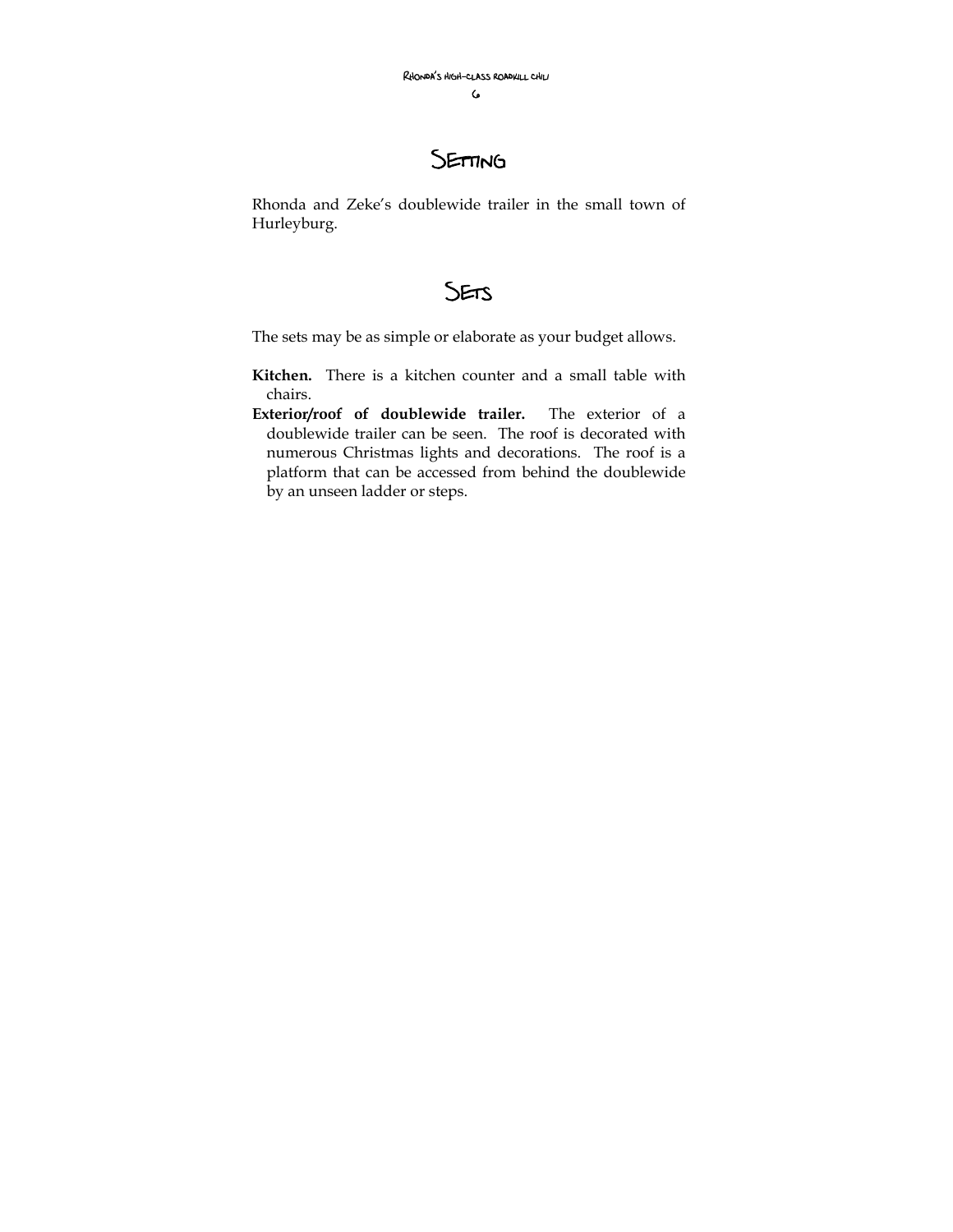7

# Synopsis of Scenes

#### **ACT I**

- **Scene 1:** Before the curtain.
- **Scene 2:** Rhonda's kitchen.
- **Scene 3:** Before the curtain.
- **Scene 4:** Exterior/roof of doublewide trailer.
- **Scene 5:** Before the curtain.
- **Scene 6:** Rhonda's kitchen.
- **Scene 7:** Before the curtain.

#### **Intermission, opt.**

#### **ACT II**

- **Scene 1:** Before the curtain.
- **Scene 2:** Before the curtain.
- **Scene 3:** Exterior/roof of doublewide trailer.
- **Scene 4:** Before the curtain.
- **Scene 5:** Before the curtain.
- **Scene 6:** Before the curtain.
- **Scene 7:** Exterior/roof of doublewide trailer.
- **Scene 8:** Before the curtain.
- **Scene 9:** Rhonda's kitchen.
- **Scene 10:** Before the curtain.
- Scene 11: Exterior/roof of doublewide trailer.
- **Scene 12:** Before the curtain.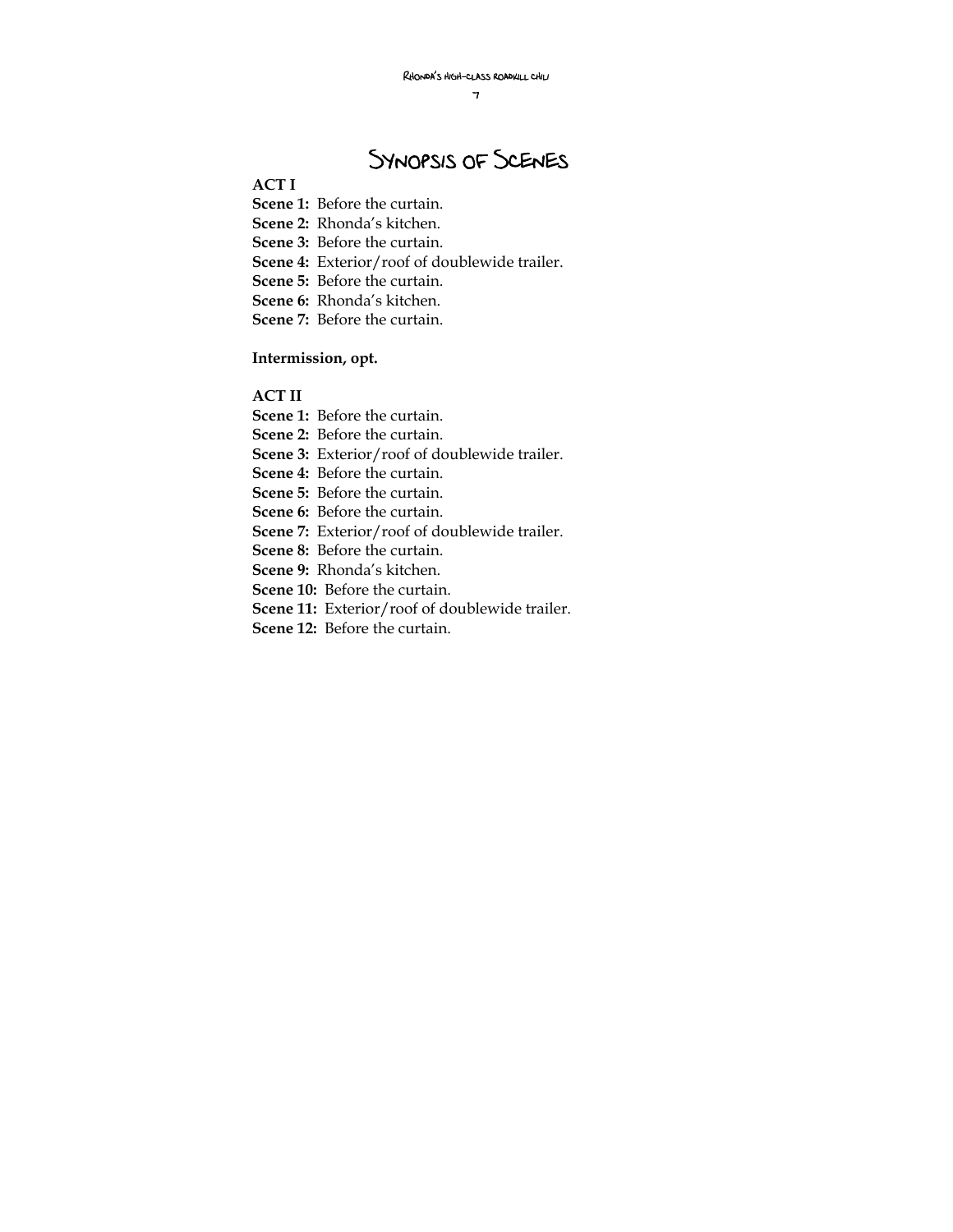# Props

Stick for whittling Pocket knife Fruit salad Coffee cup Cutting board Tray Assorted fruit (banana, cantaloupe, watermelon, etc.) Hammer Drop cloths or tarps 3 Goggles Sledgehammer Tangle of Christmas lights State highway map Video camera Watch, for 51Hunter Pistol (toy) Axe or some other implement Newspaper 2 Shovels Digging gear Several dark sunglasses, for Zeke and 51Hunter

Blinking Christmas lights Little red wagon "Dynamite" (fake) Wire (for detonation cord) Smashed "armadillo" Cell phone, for Zeke Gag, for Dronda Rope or cord for binding "Whiskey" bottle Chair with wheels Pot for chili Plastic spiders Welder's goggles Animal "tail" Tiny metallic pieces (for alien ship explosion) Wad of paper (for lifetime Star Trek convention pass) Blue ribbon Sash, for Rhonda Tiara, for Rhonda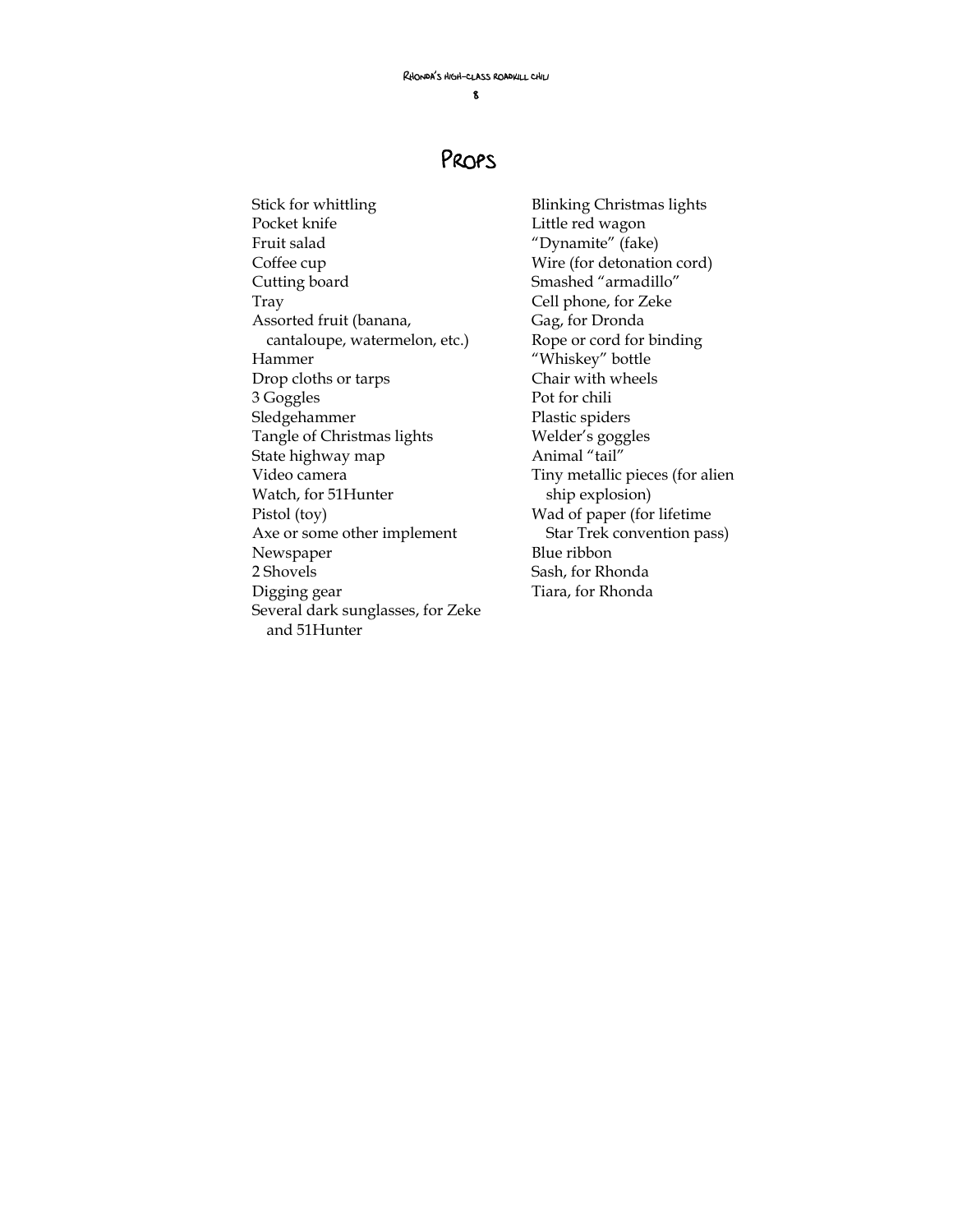## SOUND EFFECTS

Car screeching to a stop Car horn Squealing tires Bubble wrap popping sound Sound of a car crash Clatter, commotion Sound of Christmas inflatable figures popping Explosion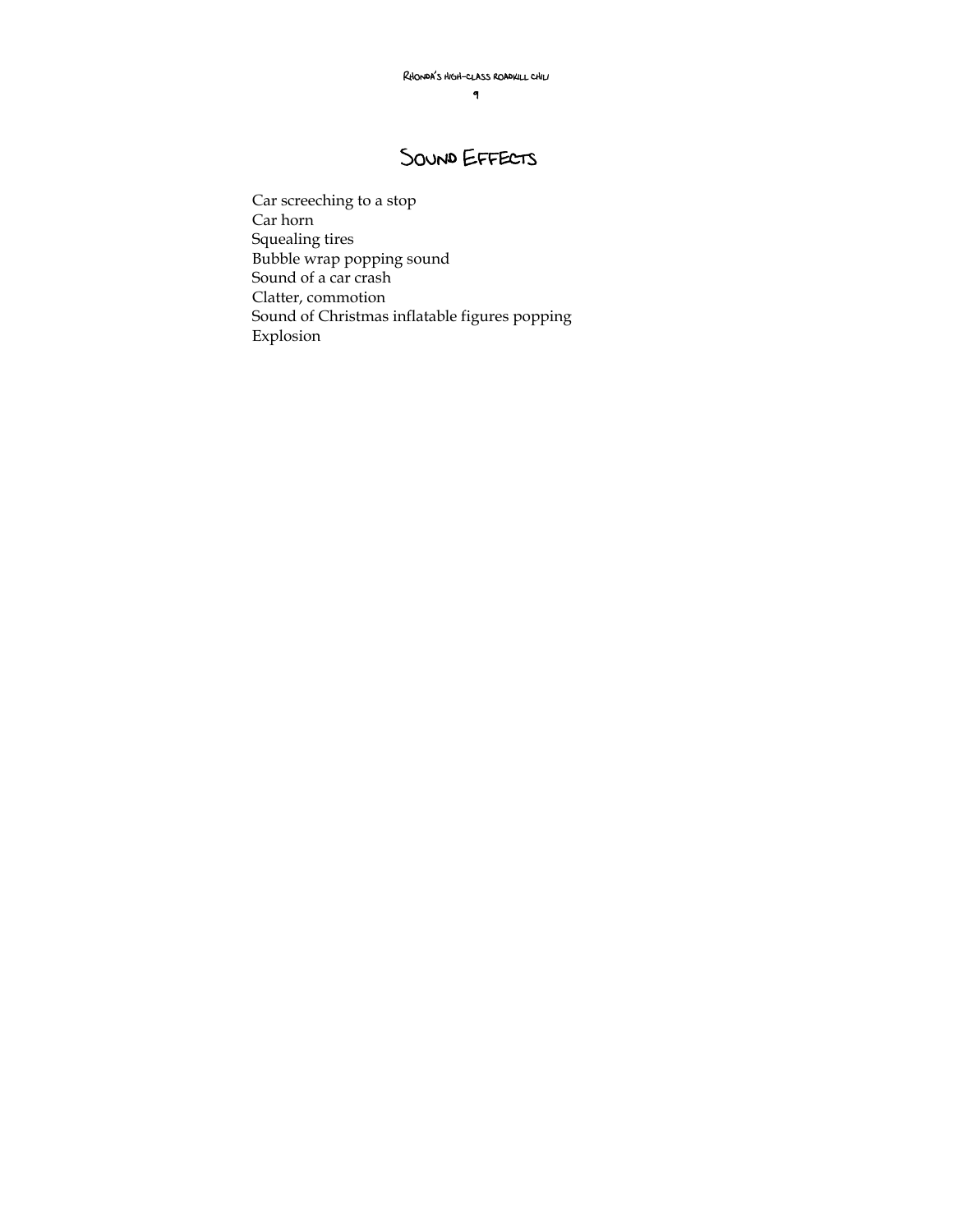"I only follow the news that tells me what I already believe. That's how I know  $t$  $t$ 's  $t$ RUE."

―Dronda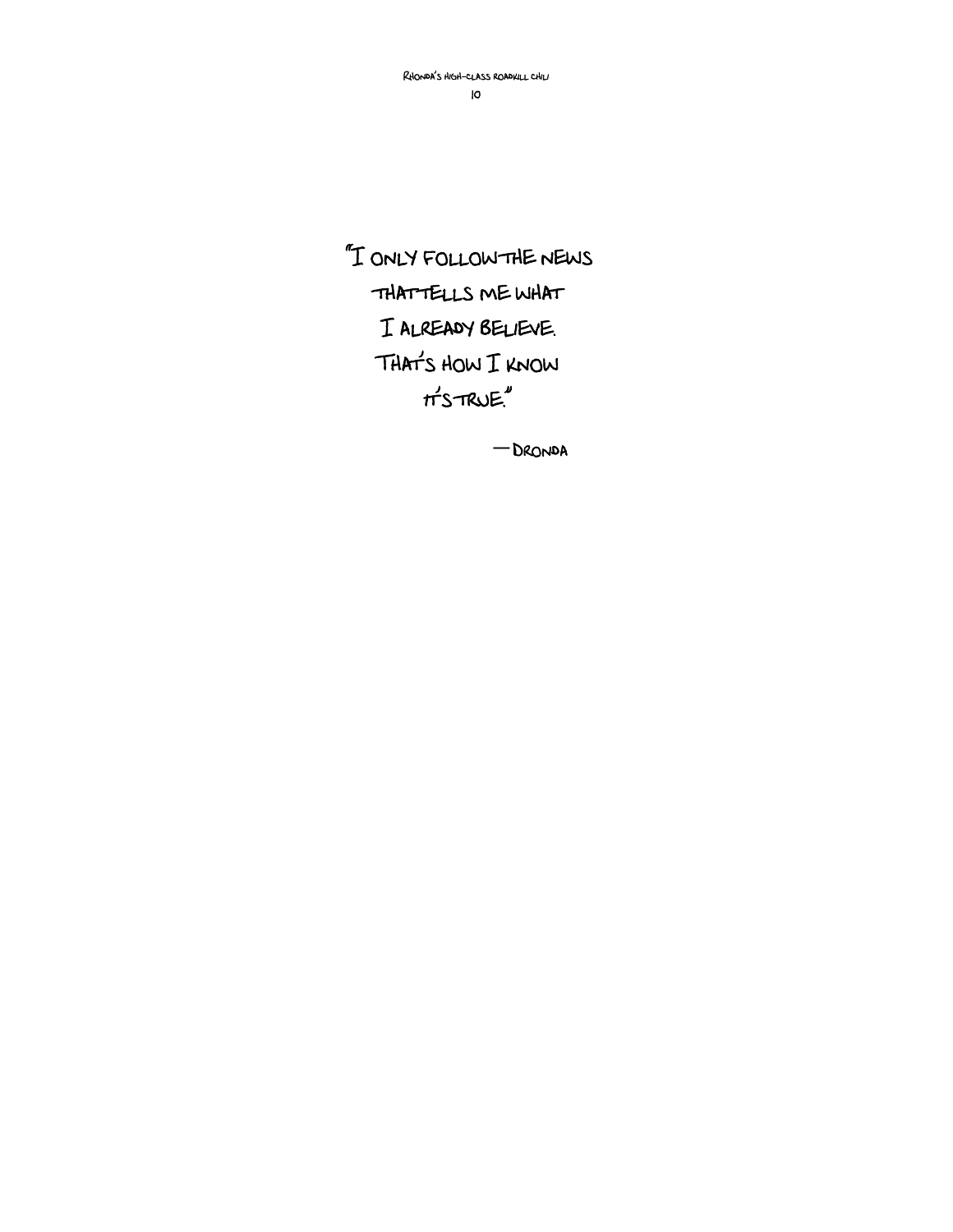### ACT I Scene 1

*(AT RISE: Before the curtain, a spring day. Cee Cee and Dee Dee are sitting back to back. Cee Cee is whittling a stick.)* 

CEE CEE: You know what I want to be when I grow up, Dee Dee?

DEE DEE: What's that, Cee Cee ?

CEE CEE: A desperado.

DEE DEE: A desperate what?

CEE CEE: Think about it…spending all day hanging out in dingy saloons, drinking whiskey, and playing cards.

DEE DEE: Gotta be 21 to go into a bar.

CEE CEE: Not if you're a desperado.

DEE DEE: Really?

CEE CEE: That's what makes you a desperado!

DEE DEE: I don't know. I don't know if I like whiskey.

CEE CEE: You can just order iced tea and make 'em think it's whiskey.

DEE DEE: Oh, okay.

CEE CEE: But tell 'em to put it in a dirty glass.

DEE DEE: I'm not very good at playing cards.

CEE CEE: That's why we cheat.

DEE DEE: Oh.

CEE CEE: That's another thing that makes you a desperado…that and the gambling.

DEE DEE: So what else do desperadoes do besides the drinking and cheating and gambling?

CEE CEE: Well, let's see… *(Thinks.)* They rob trains.

DEE DEE: I thought they tore up all the train tracks around here and turned 'em into a hiking trail.

CEE CEE: Oh. Well, they rob banks, too.

DEE DEE: Don't they have those camera things? You always see 'em on the news.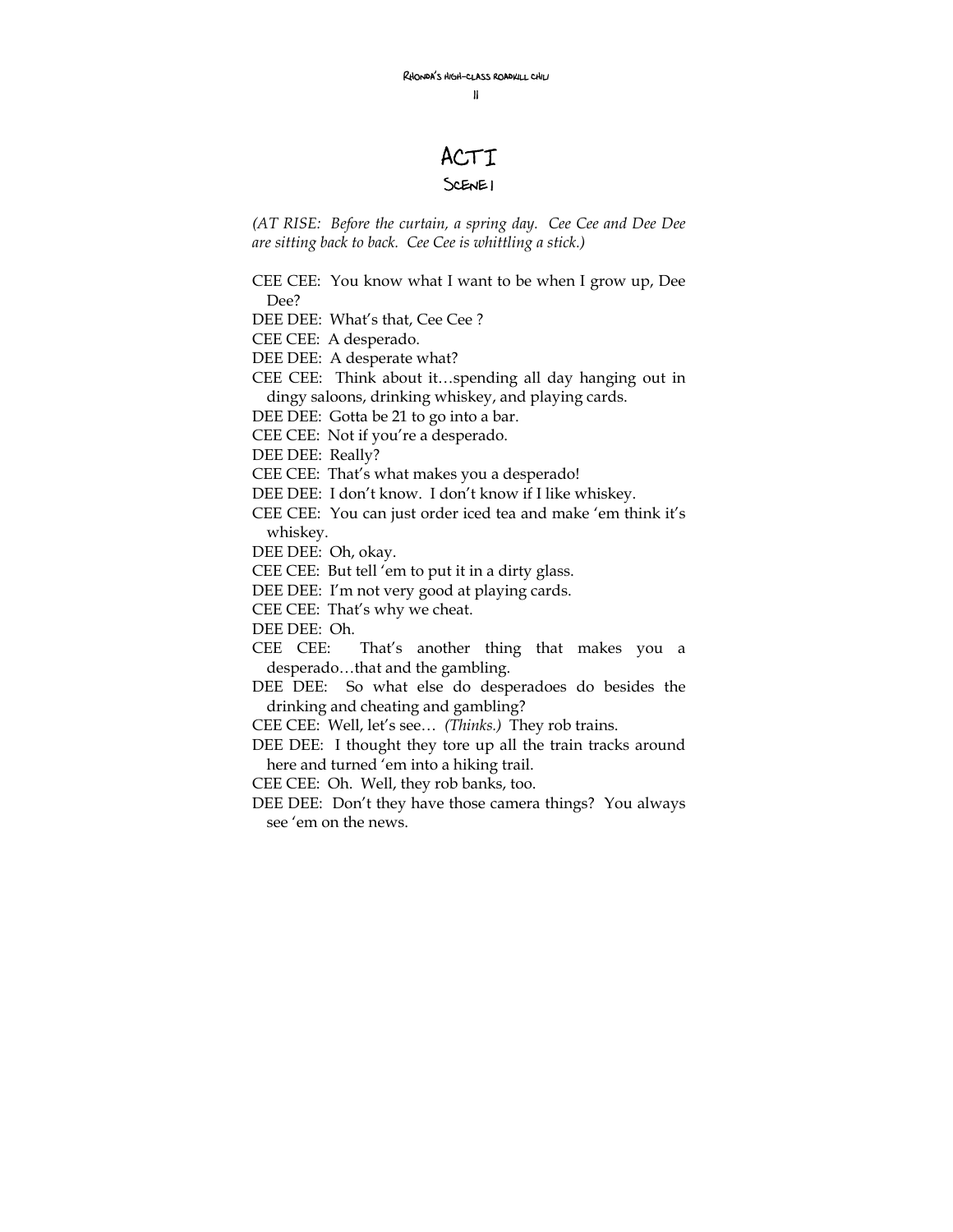CEE CEE: You shoot 'em out! DEE DEE: Oh. We'd need guns. CEE CEE: I've got a water pistol. DEE DEE: And bullets. We'd need bullets.

*(Pause.)* 

CEE CEE: Well, then we take up cattle rustling. I've got an old jump rope we could use.

DEE DEE: We live in a subdivision.

CEE CEE: A technicality. *(Pause. Thinks.)* A rather inconvenient technicality. *(Pause.)* We could go down to [insert name of local grocery chain] and try to sneak out some hamburger.

DEE DEE: I'm a vegetarian, remember?

CEE CEE: Some Boca Burgers, then?

- DEE DEE: Maybe we should just watch some old John Wayne movies?
- CEE CEE: I guess. But let's at least mooch off the neighbor's wireless, okay?

DEE DEE: Deal.

*(Cee Cee and Dee Dee exit. Blackout.)*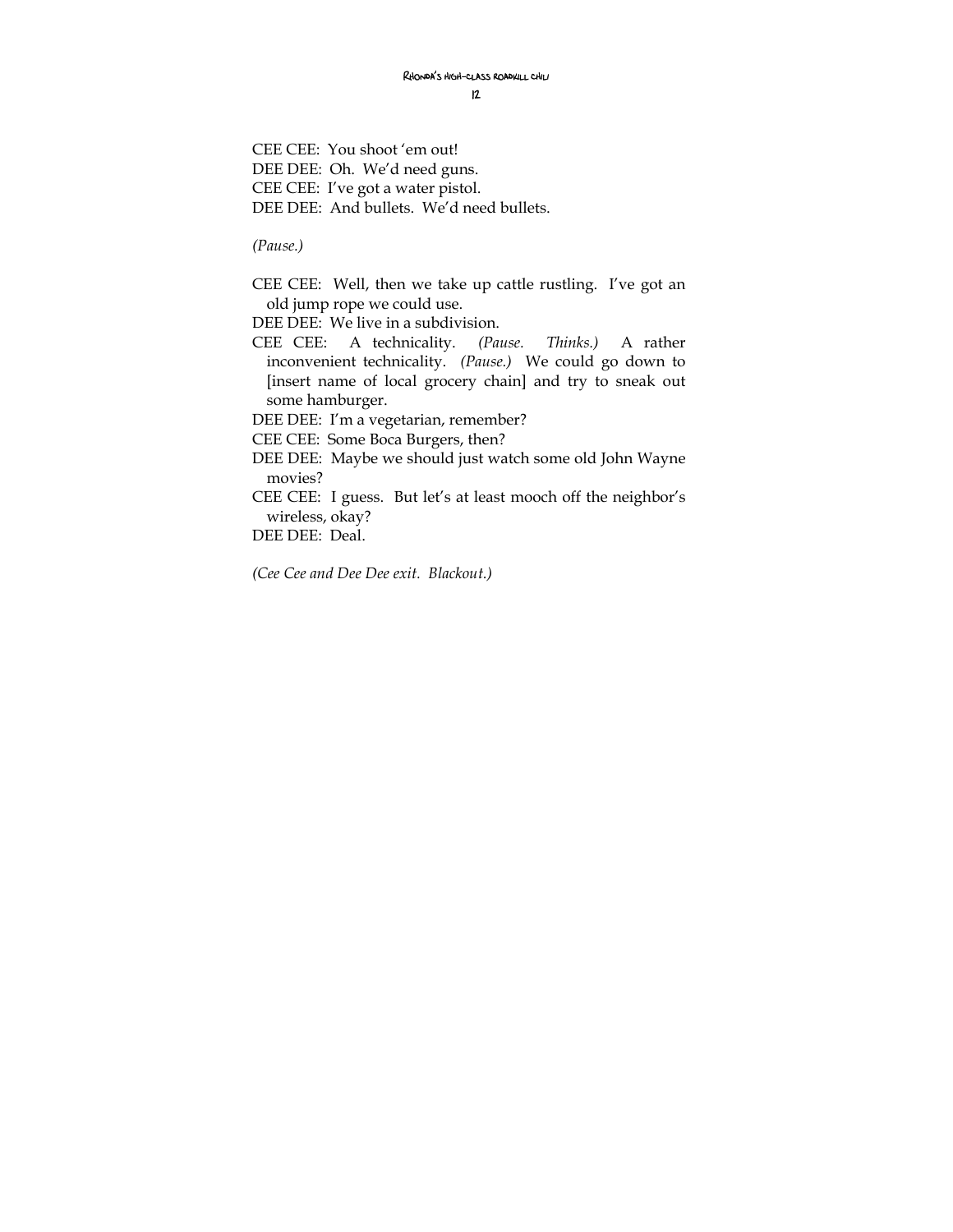#### Scene 2

*(AT RISE: Rhonda and Zeke's kitchen in their doublewide trailer in the small town of Hurleyburg. Rhonda is fixing a fruit salad. Her sister Fonda is drinking coffee and not doing a thing to help. Dronda is at the table working on some papers.)* 

DRONDA: So which loser is it this time, Fonda?

FONDA: Loser? What are you talking about?

- DRONDA: You said you had a new boyfriend. All your previous ones have been losers, so why should this one be any different?
- FONDA: You know, I kinda thought sisters were supposed to give each other moral support.
- DRONDA: If you want support, go buy a bra. Because Lord knows, you don't know anything about morals.

FONDA: That's rather harsh, don't you think?

DRONDA: So is under wiring if you don't get the right fit. Although from the looks of what you wear most of that time, that doesn't seem something you're terribly familiar with.

*(Rhonda moves from behind her workspace to the a more open space in the kitchen, not far from Dronda and Fonda.)* 

RHONDA: All right, you two, stand back.

*(Rhonda puts a cutting board on the floor. She puts the assorted fruit that can be easily and safely smashed like a banana on the cutting board. Rhonda wields a hammer, getting ready to smash the fruit. Note: Throughout Rhonda's preparations, Dronda and Fonda pay no attention to her.)* 

FONDA: I come over here to share some exciting news in my life and what do I get? Lectured by my own sister about all of my personal failings!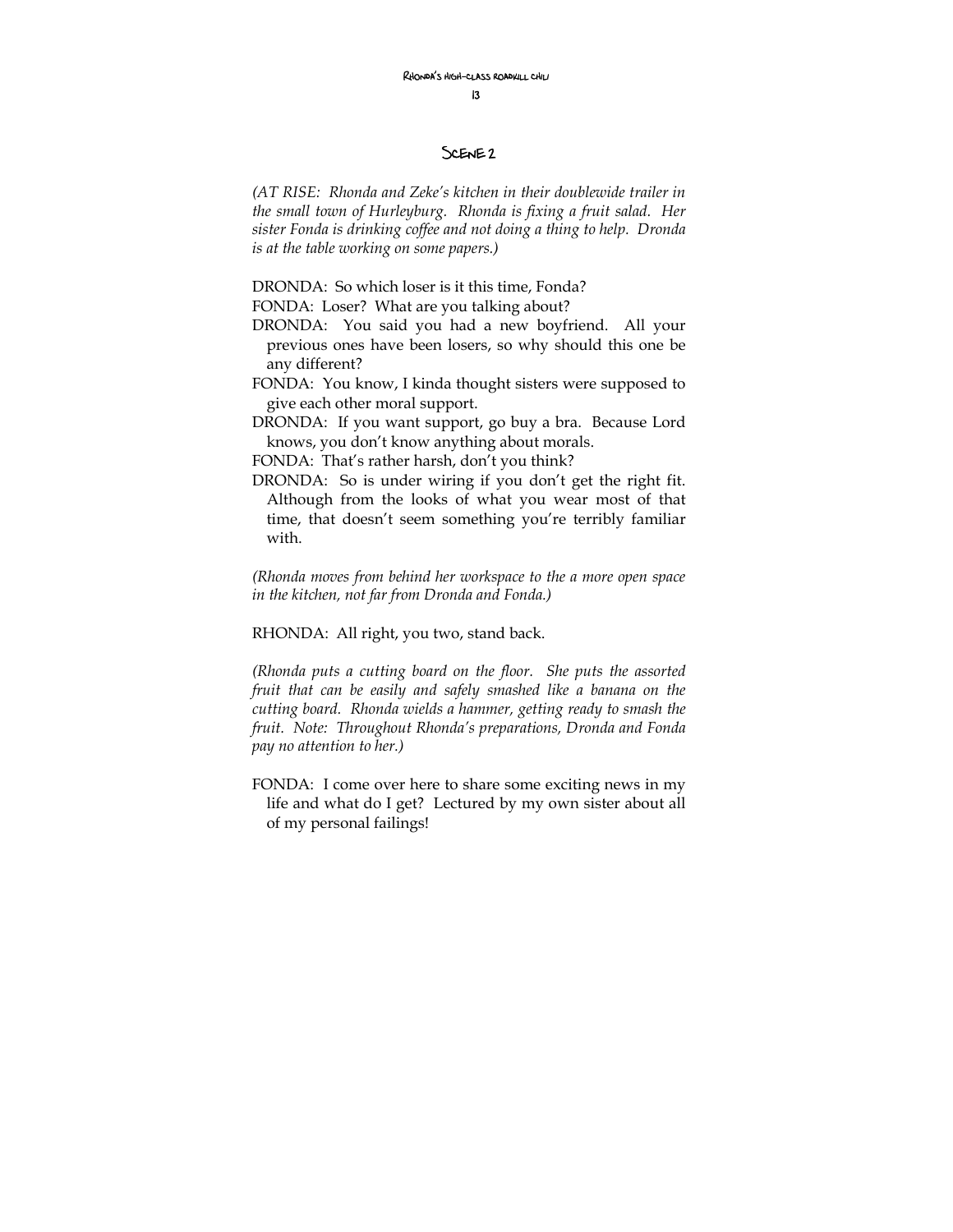- DRONDA: Not all of them. I don't have that much time. I have to get ready for tonight's meeting.
- FONDA: What is it tonight…the [West Texas] Know-it-All Society? *[Or insert another locale.]*
- DRONDA: No. That's on Thursdays. Tonight is the Society for the Prevention of All Things Un-American. We have to get ready for next week's school board meeting. Do you know they're now serving eggrolls in the school cafeteria? Eggrolls! I don't know what happened to good oldfashioned freeze-dried, machine-processed, American tater bits. If the school board won't listen to reason, I guess we're just going to have to raise some money to get 'em out of there in the next election. I think we'll have a spaghetti supper! *(Rhonda smashes the fruit.)* What in the world?!
- FONDA: I thought the world was too unpatriotic for you, Dronda. Maybe you should ask about something smaller…like your mind. Or maybe your bust size.
- RHONDA: *(To Dronda.)* What's the matter? Haven't you ever seen someone make a fruit salad before?

DRONDA: Not with a hammer!

- RHONDA: The recipe says "finely chopped."
- DRONDA: You know, most people do that with a knife.
- RHONDA: That takes too much time. Besides, this helps me work out all my negative energy. *(Returns to her workstation and starts gathering up other fruit.)*
- FONDA: I prefer whiskey myself. That's how I get hammered.
- DRONDA: And that's why you always wind up with loser boyfriends. Just saying…
- FONDA: I'll have you know, this one is not a loser.
- DRONDA: All right. I'll bite. What is he?

FONDA: He's a scientist.

DRONDA: A scientist? Really? What kind? He better not be one of those kind who believes in evolution. Although, I must say, that last one you had did bear a very strong resemblance to an orangutan.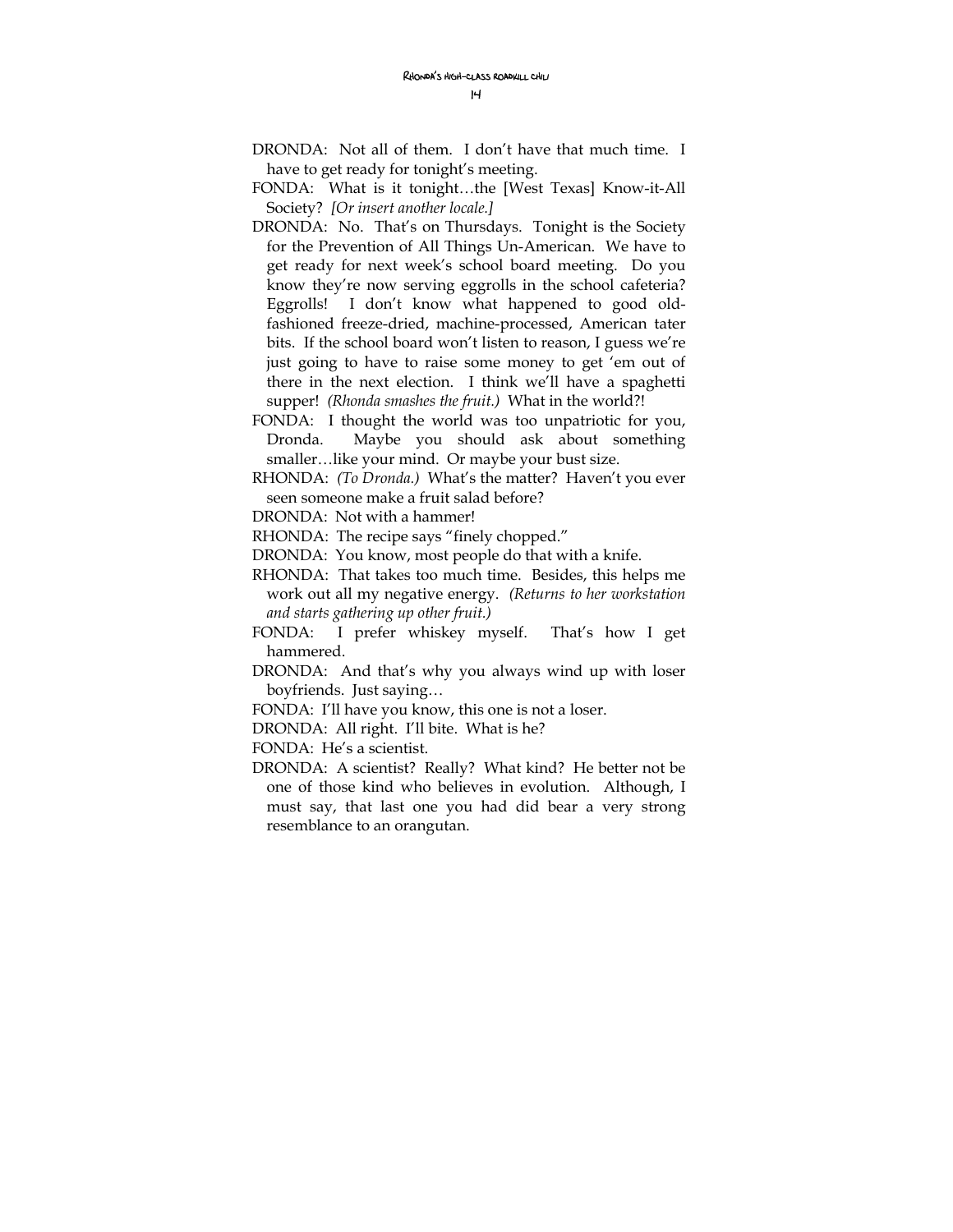FONDA: Ah, yes…Owen.

DRONDA: Owen, the orangutan.

- FONDA: I liked Owen. There was just one thing wrong with him.
- DRONDA: That he looked like an orangutan or that he smelled like one?

FONDA: That was his cologne, "Oh-Do-Musk"!

- DRONDA: More like "Oh Do You Smell Like Monkey," if you ask me. In which case the answer is yes.
- FONDA: Well, he scratched my itch at the time.
- DRONDA: Along with his own, from what I could tell. *(Acts like a monkey scratching itself.)*

FONDA: Oh, that wasn't the problem.

DRONDA: I hate to imagine what it was, then.

FONDA: He had a wife in Oklahoma.

DRONDA: Oh. What species of primate did she look like?

FONDA: Which made the ones in Kansas and Louisiana very unhappy when they all showed up at the same time for Valentine's Day.

DRONDA: I can see how that would put a crimp on things.

FONDA: Anyway, I'm all over that now.

DRONDA: I would say you have evolved, but you know I don't believe in that sort of thing…although I will admit that guy might have qualified as "the missing link."

*(Rhonda brings a tray of fruit into the open part of the kitchen and puts the fruit on the floor.)* 

- RHONDA: [Cantaloupes] and [bananas] coming through. *[Or insert other fruit.]*
- DRONDA: *(To Fonda.)* So just what kind of scientist is this new guy, anyway?

FONDA: He's an ufologist. *[Pronounces it "uf-ologist," not "U-F-O-logist."]* 

DRONDA: Oh.

FONDA: Have I managed to impress you?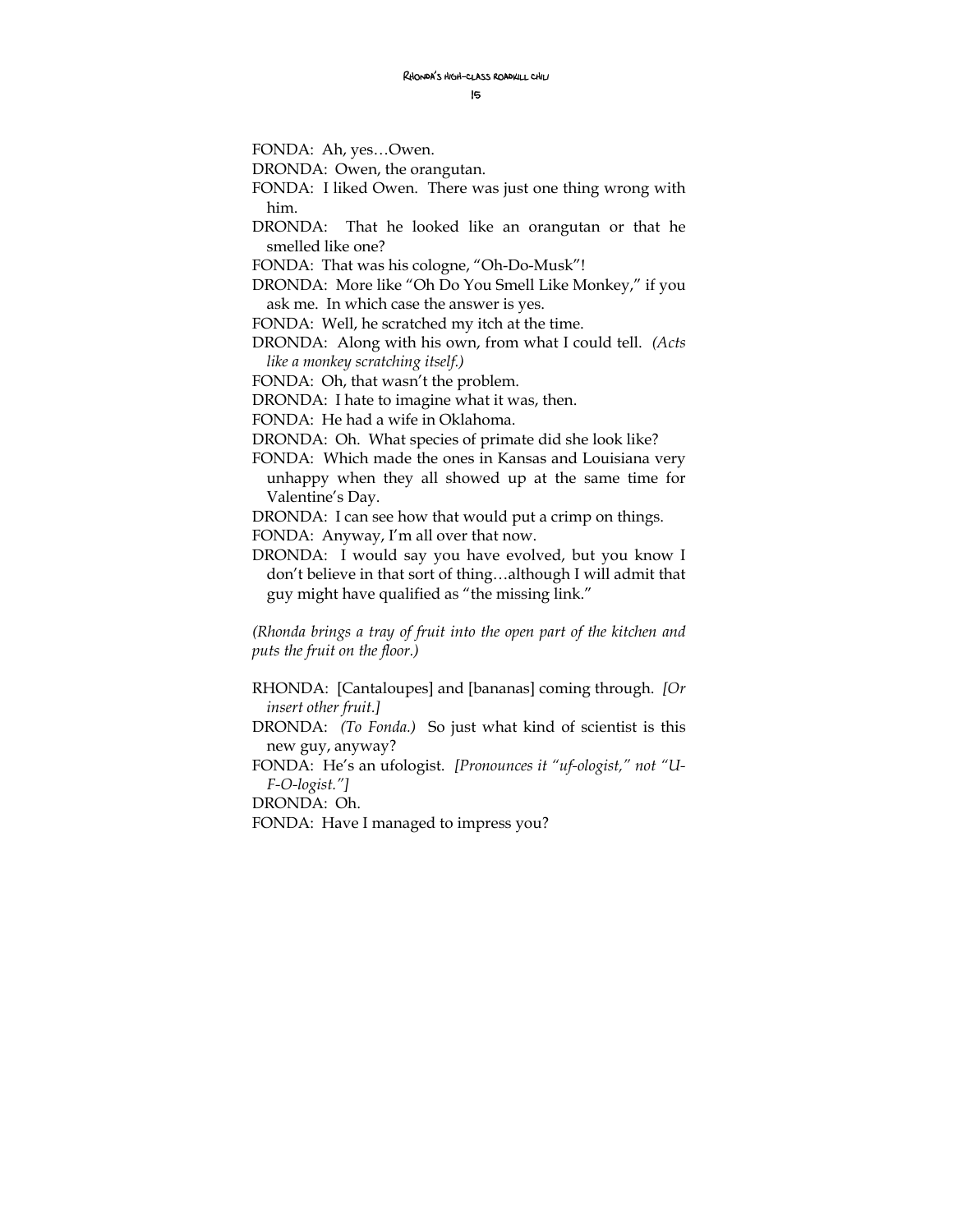DRONDA: Maybe. I'd never admit it, though.

*(Rhonda hands out drop cloths to Dronda and Fonda.)* 

RHONDA: *(To Dronda and Fonda, indicating drop cloths.)* You might need these. FONDA: What is this…a Gallagher show? RHONDA: And these…

*(Rhonda hands out goggles to Dronda and Fonda.)* 

FONDA: I guess it is.

*(Rhonda picks up a sledgehammer and practices. Note: From now on, until Rhonda finally swings the sledgehammer, she makes various preparations.)* 

DRONDA: So what is an ufologist, anyway? I hope it's not anything like a proctologist.

FONDA: It means he's a UFO hunter.

DRONDA: Oh, so he is like a proctologist, then. They're both buttheads.

- FONDA: Now that's not very fair. 51Hunter is really smart. Did you know he's figured out that Roswell was real and the moon landings were fake?
- DRONDA: Well, as long as he doesn't believe in some crackpot theory like global warming. Wait a minute. Why are you calling him 51? Are you numbering your boyfriends so you can keep track of them all?
- FONDA: Because that's his name, that's why. Well, his screen name, anyway.

DRONDA: His screen name? So you met this guy online?

FONDA: Well, at the rodeo, all I was finding were clowns. Those big red noses…not my thing. Did you know they honk?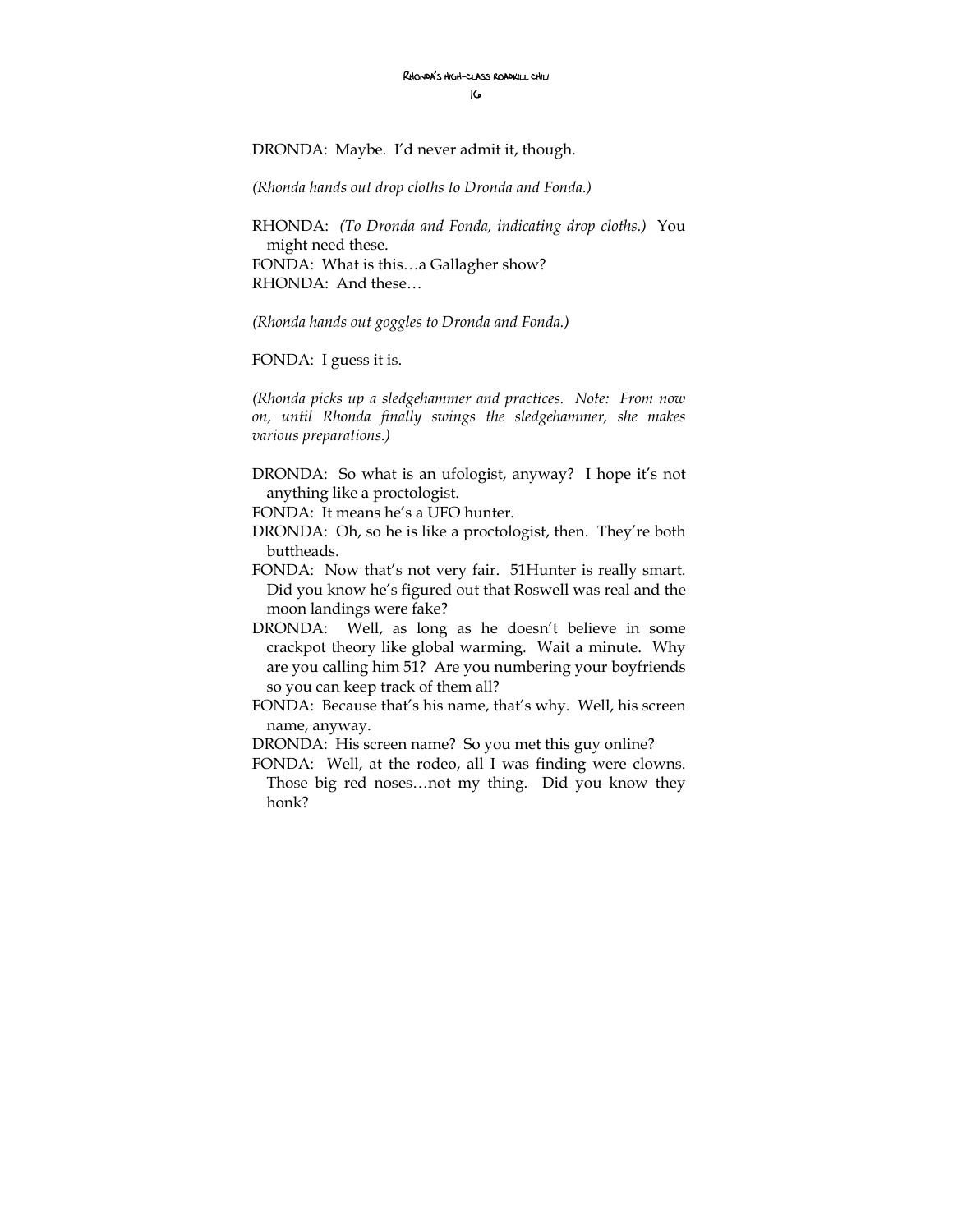- DRONDA: So when do we get to meet this mysterious 51Hunter so I can pass judgment on him? Which, I'm sure, will be negative.
- FONDA: I don't know. He should have been here by now. I hope he hasn't been abducted by aliens or anything.
- DRONDA: Here? Like *here* here? You gave some guy you only know online the address of your sister's house?
- FONDA: I do have some shred of modesty.
- DRONDA: Does this "shred" cover more or less than the things you usually wear?
- FONDA: Besides, you seem to run all your "patriotic" groups out of Rhonda's house for some reason.
- DRONDA: That's different. It's one of the great regrets of my life that my husband has made our home unsuitable for decent people to visit.
- FONDA: Why? What's he doing…sitting around all day watching dirty movies?
- DRONDA: Worse.
- FONDA: Worse?
- DRONDA: The History Channel! Do you know they said on there that Columbus didn't really discover America? It was some bunch of foreigners!

#### *(Rhonda smashes the fruit with her sledgehammer.)*

RHONDA: Banzai!

DRONDA: *(Referring to smashed fruit.)* What in the world?

FONDA: 51Hunter would say, "What in other worlds?"

- RHONDA: *(To Dronda.)* I told you…fruit salad, negative energy. Have to work out all my aggression.
- DRONDA: Rhonda, you are the only person I know who can turn making fruit salad into an act of violence.

RHONDA: Well, I guess I'm finally good at something, then.

DRONDA: What are you so upset about, anyway? You have a good job as an assistant cow inseminator, a nice doublewide that smells only faintly of the skunk that died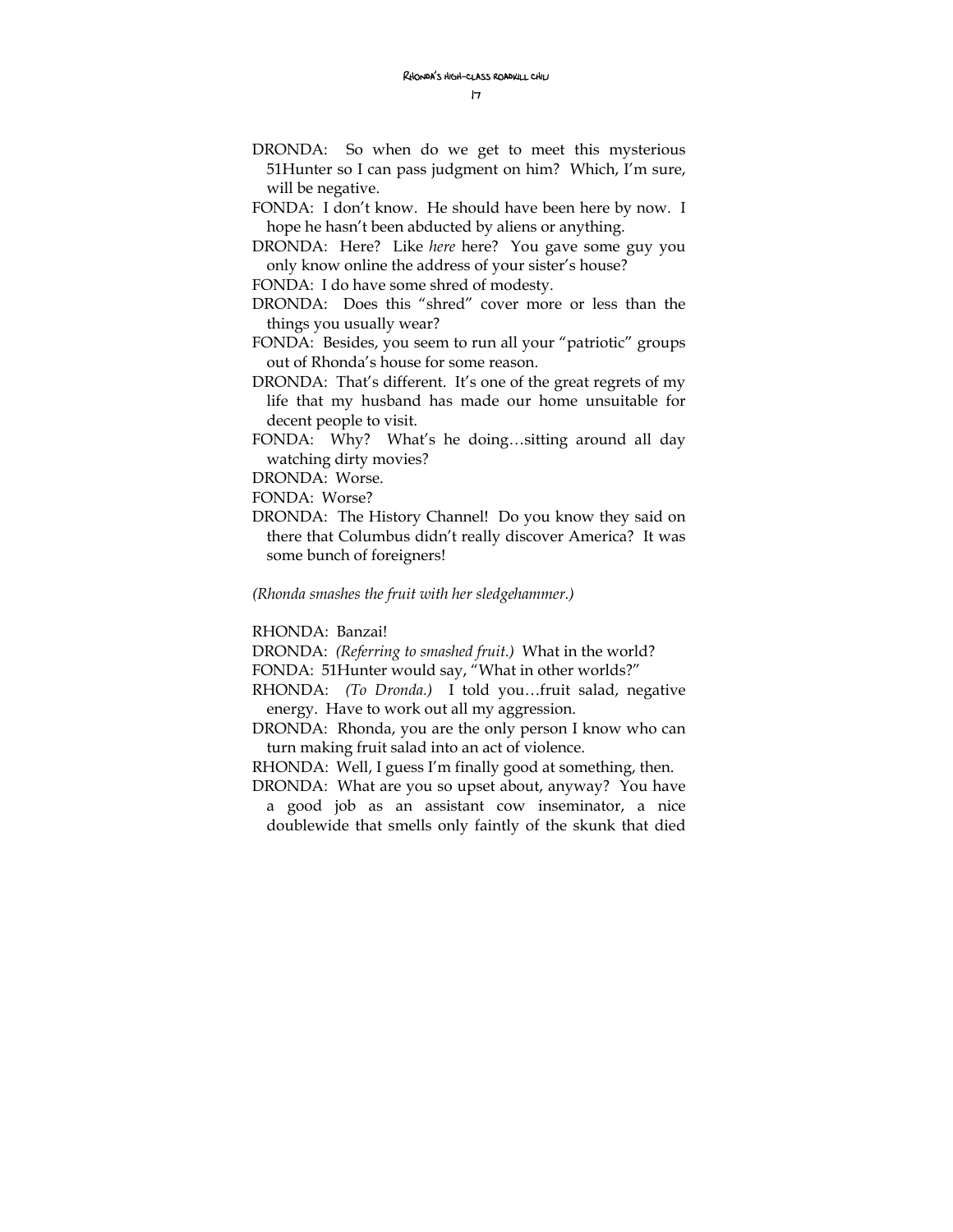under it last month, a husband who's not drunk or locked up. *(Slight pause.)* He's not locked up in jail this weekend, is he? *(Zeke enters, carrying or dragging a tangle of Christmas lights. To Zeke.)* You're just now taking down your Christmas lights?

ZEKE: Putting more up. *(Exits.)* 

DRONDA: *(To Rhonda.)* On the other hand, it's probably good to have a constructive way to channel your energies…as long as it's not yoga. Yoga's un-American. You might try karate instead.

*(Blackout.)*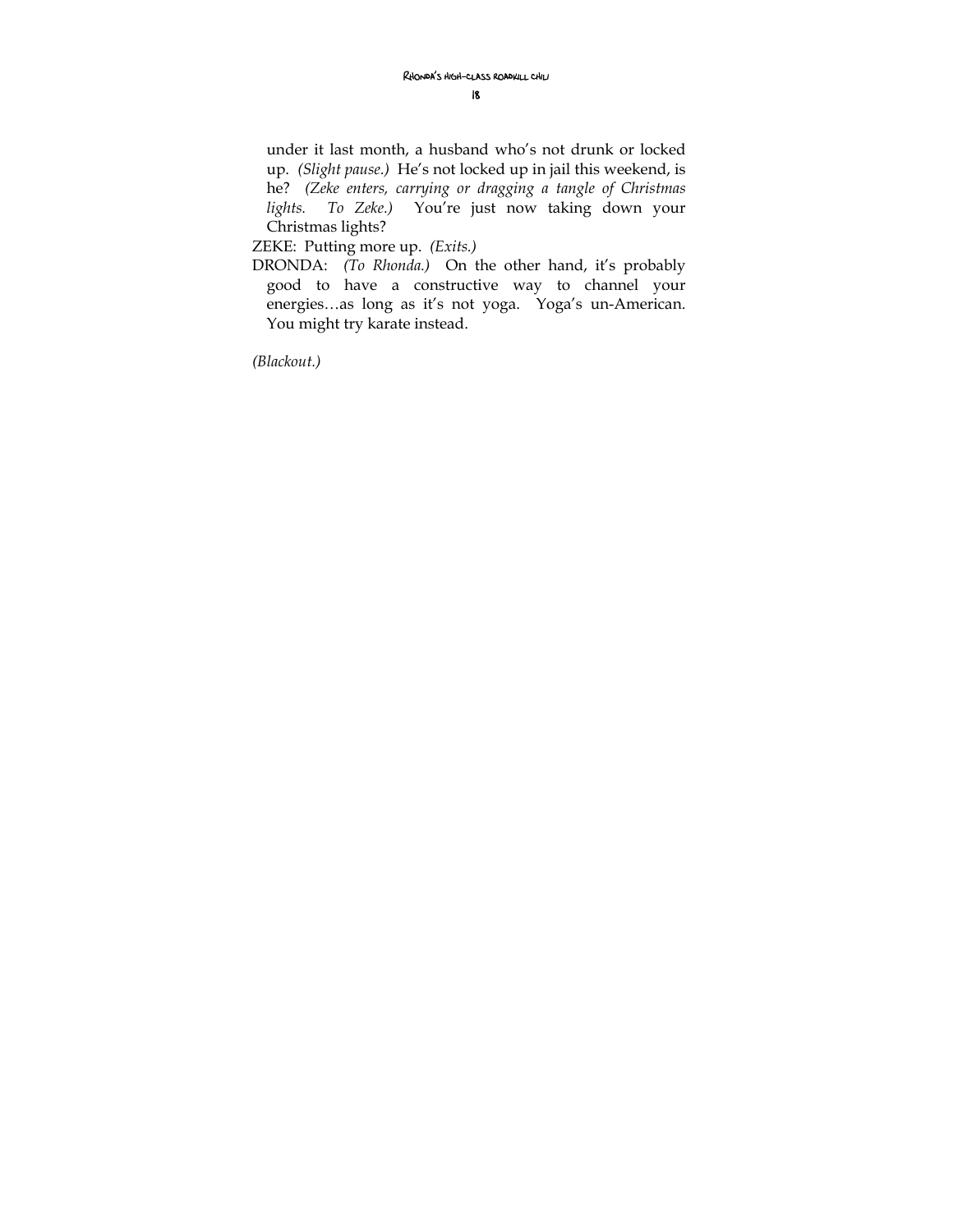19

#### SCENE<sub>3</sub>

*(AT RISE: In front of curtain. Cee Cee and Dee Dee enter, talking.)* 

CEE CEE: You know what we need?

DEE DEE: What's that?

CEE CEE: We need names.

DEE DEE: I thought we already had names.

CEE CEE: We need nicknames.

- DEE DEE: Oh. *(Slight pause.) "*Dee Dee" is short for Deirdre. I'm not sure what "Cee Cee " is short for.
- CEE CEE: I mean we need Western nicknames…outlaw nicknames. All the old outlaws had nicknames.

DEE DEE: They did?

CEE CEE: Billy the Kid.

DEE DEE: True.

CEE CEE: Butch Cassidy and the Sundance Kid.

DEE DEE: Were they all "The Kid"?

CEE CEE: There was Big Nose George.

DEE DEE: Oh. I think I like "The Kid" thing better, then.

CEE CEE: There were lots of others: Black Bart, Texas Jack, Cool Hand Luke.

DEE DEE: I kinda like "Cool Hand."

CEE CEE: Dynamite Dan, Rattlesnake Dick, "Mysterious Dave" Mather.

DEE DEE: Oh. "Mysterious" is good, right? I wouldn't mind being mysterious.

CEE CEE: Doc Holliday, "Dangerous Dan" Tucker, the Red Robber of the Rio Grande.

DEE DEE: Oh. Sounds like all the good ones are taken.

CEE CEE: We just have to come up with new ones.

- DEE DEE: True. *(Slight pause.)* So how do we do that? Can we just give it to ourselves or does somebody else have to give it to us?
- CEE CEE: I think we have to do something first. You know, to earn it.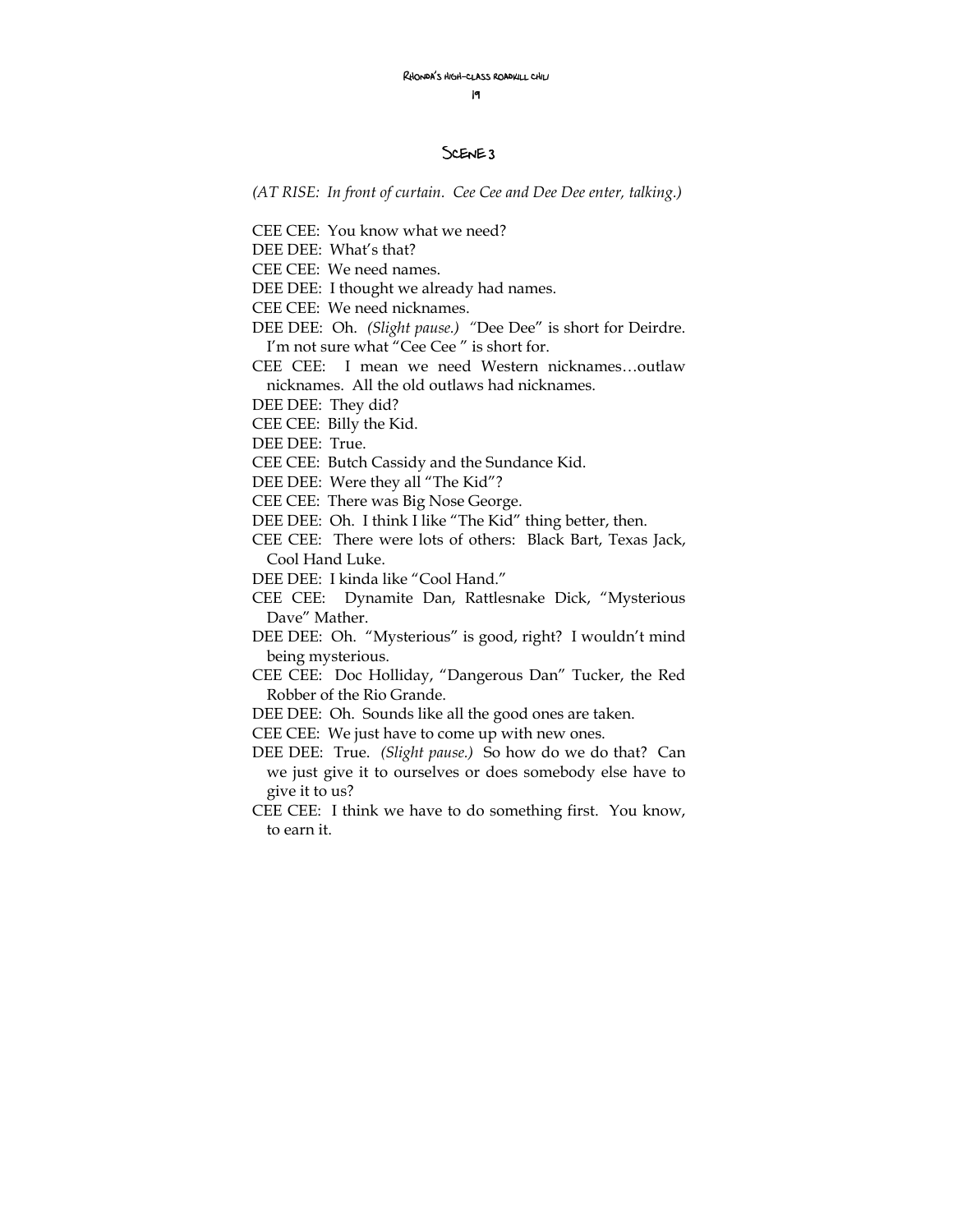DEE DEE: Ah, like a Girl Scout badge.

CEE CEE: Exactly.

- DEE DEE: Except I guess it would be more like a demerit badge than a merit badge.
- CEE CEE: I still don't understand why they threw us out of the Girl Scouts. It seemed a perfectly good way to get rid of those cookies to me.
- DEE DEE: I think they wanted us to *sell* them.
- CEE CEE: We sold them…sort of.
- DEE DEE: Tying up the Boy Scouts at their pinewood derby and taking all their entrance money probably isn't the same thing as selling.
- CEE CEE: We left 'em cookies, didn't we?

DEE DEE: True.

- CEE CEE: Besides, I figured if they knew how to tie knots, they'd know how to untie them, too.
- DEE DEE: It did seem a shortcoming on their part. Although I guess it's hard to do when you're all trussed up like that.
- CEE CEE: So whaddya think: Hogtie 'Em Hannah and The Kid?
- DEE DEE: Um, your name's not Hannah.
- CEE CEE: There's always a complication, isn't there?
- DEE DEE: Seems that way.
- CEE CEE: Guess we should go read some Zane Grey novels or something, huh?
- DEE DEE: Guess so.
- CEE CEE: I still think that was a good way to get rid of those cookies…

*(They exit. Blackout.)*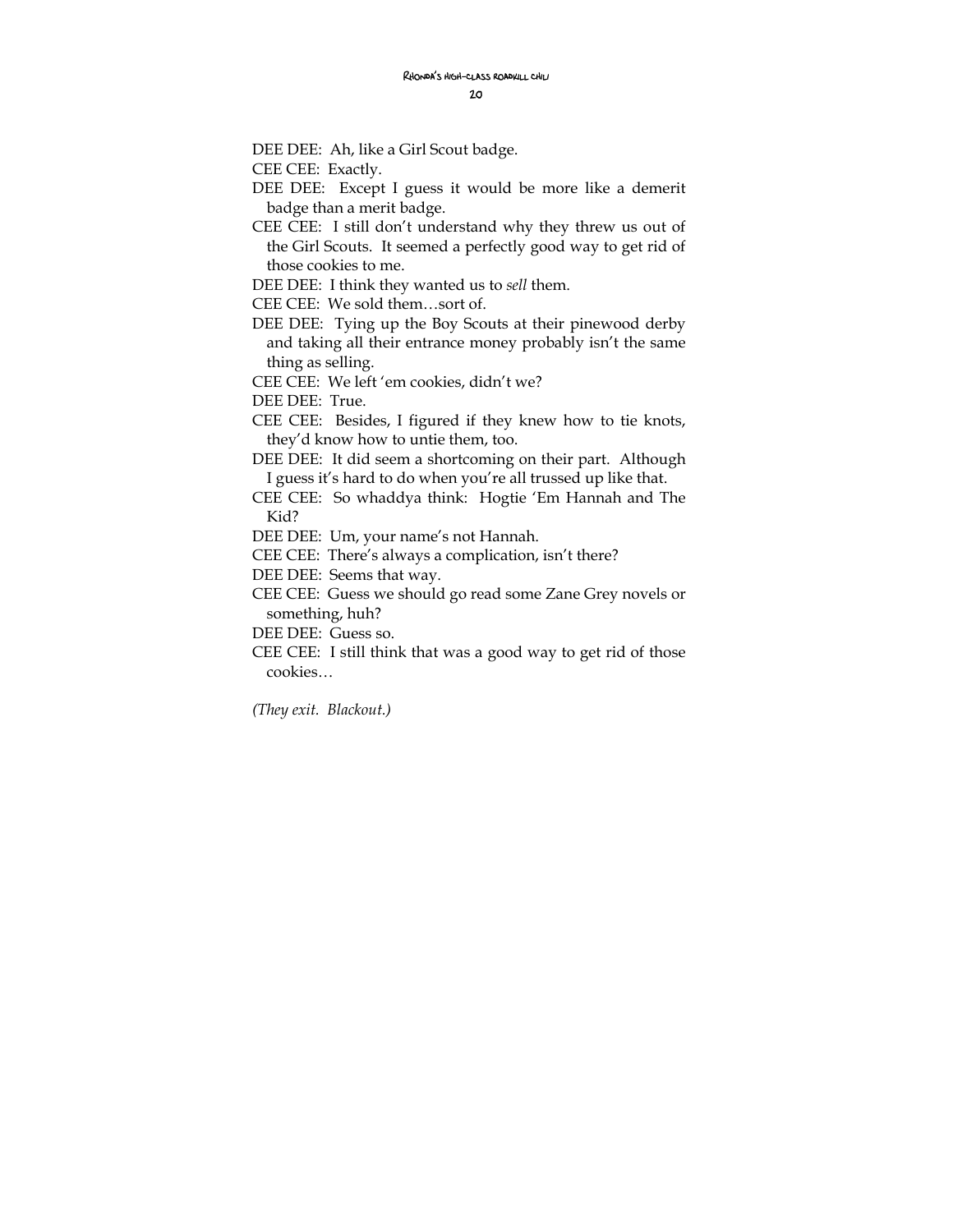#### Scene 4

*(AT RISE: Exterior/roof of Zeke and Rhonda's doublewide trailer. Zeke climbs up on the roof, dragging a big tangle of Christmas lights. Note: Zeke can be whistling, singing a Christmas song, muttering, or a combination of all three. Zeke humorously tries to untangle the lights, but they only get more tangled up. By the end, he's completely tangled up in the lights.)* 

- ZEKE: *(Finally realizing his predicament.)* Oh. *(Struggles some more with the lights but only gets more tangled up. Muttering to himself.*) How do I…? This seems to be…? Maybe if I…? What if I…?
- *(51Hunter enters, waving a state highway map.)*
- 51HUNTER: *(Calls.)* Hello! Hello?! Anybody home? I'm lost, and I'm trying to find—
- ZEKE: *(Calls.)* Up here! *(Struggles some more with the lights).*
- 51HUNTER: *(To himself.)* Oh dear God, it's one of the pod people! And he has tentacles! I've got to get evidence of this. *(To Zeke, calls.)* Just wait right there till I get my video camera!
- ZEKE: *(Struggling to free himself from the lights, calls.)* Uh, I could use a hand here, if you don't mind!

*(51Hunter gets out his video camera. Zeke is still struggling to free himself from the lights.)* 

51HUNTER: *(To himself, watching Zeke.)* Fascinating! It has no upper limbs! No wonder— *(Realizes.)* Oh, dear God! It's here to harvest our organs! *(To Zeke, shouts.)* No! You can't have my hand! Or any other part of me, you slimy alien filth! Now you just hold still and tell me, where do you come from? Andromeda? Alpha Centauri? The dark side of the moon? *(To himself.)* I knew NASA was hiding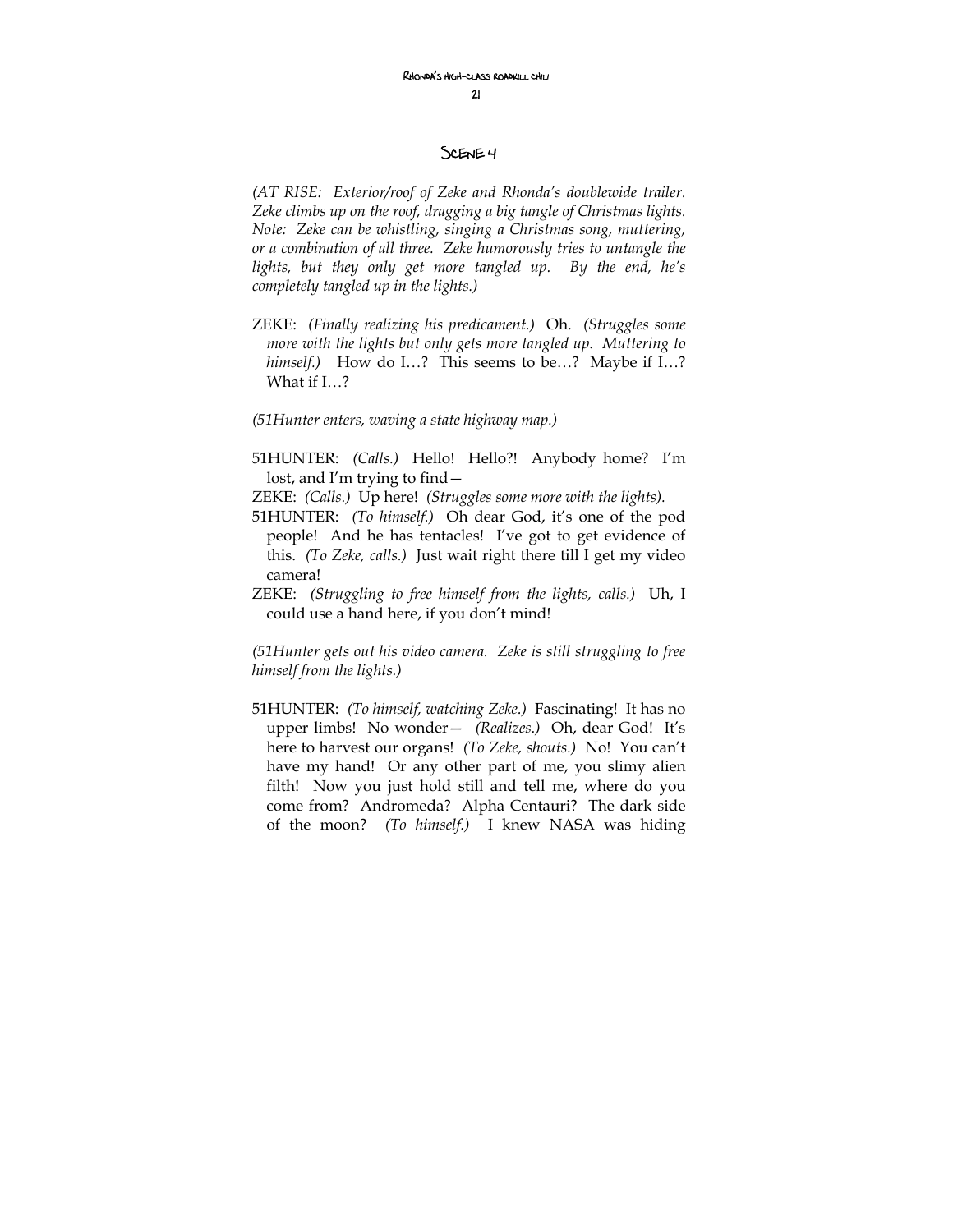something. *(Realizes.)* Wait a minute. The moon landings were fake. Or maybe that's just what they want us to think. *(Into his video camera.)* This is 51Hunter, and I've got a positive visual sighting on an extraterrestrial. The time is… *(Looks at his watch. It has stopped.)* …well, I don't know what time it is. Its magnetic rays have apparently rendered my watch inoperative. This probably explains why my GPS was haywire on the way here and I had to rely on an oldfashioned map that—

#### *(Zeke finally frees his hands from the lights.)*

- ZEKE: *(To himself, relieved.)* There! Whew! *(To 51Hunter, calls.)* So, can I help you?
- 51HUNTER: *(Into video camera.)* Amazing…it's apparently some kind of shape-shifter. It appears to have shed its exterior skin of tentacles and now is fully bipedal with upper extremities. Strangely, its skin tone isn't green, and its head appears only slightly larger than normal. Likely more evidence of how the being is trying to assume a human form to make First Contact go more smoothly…either that or trick our entire species into servitude to our new alien overlords. *(To Zeke, shouts.)* Greetings! Do you come in peace?
- ZEKE: *(Confused.)* Uh, sure. Peace on earth…all that.
- 51HUNTER: *(Into video camera)* My hands are shaking. This is such an awesome responsibility…to be the first earthling to make contact with an alien life-form. If I say just one thing wrong, our whole planet could be doomed to extermination. *(To Zeke, shouts.)* Welcome! Welcome to our world! It's a pleasure to meet you! *(Into video camera.)* Wait. Maybe "pleasure" isn't the right word. They might take that the wrong way…really the wrong way. *(To Zeke, shouts.)* Uh, happy to meet you! Joy! Joy from this world!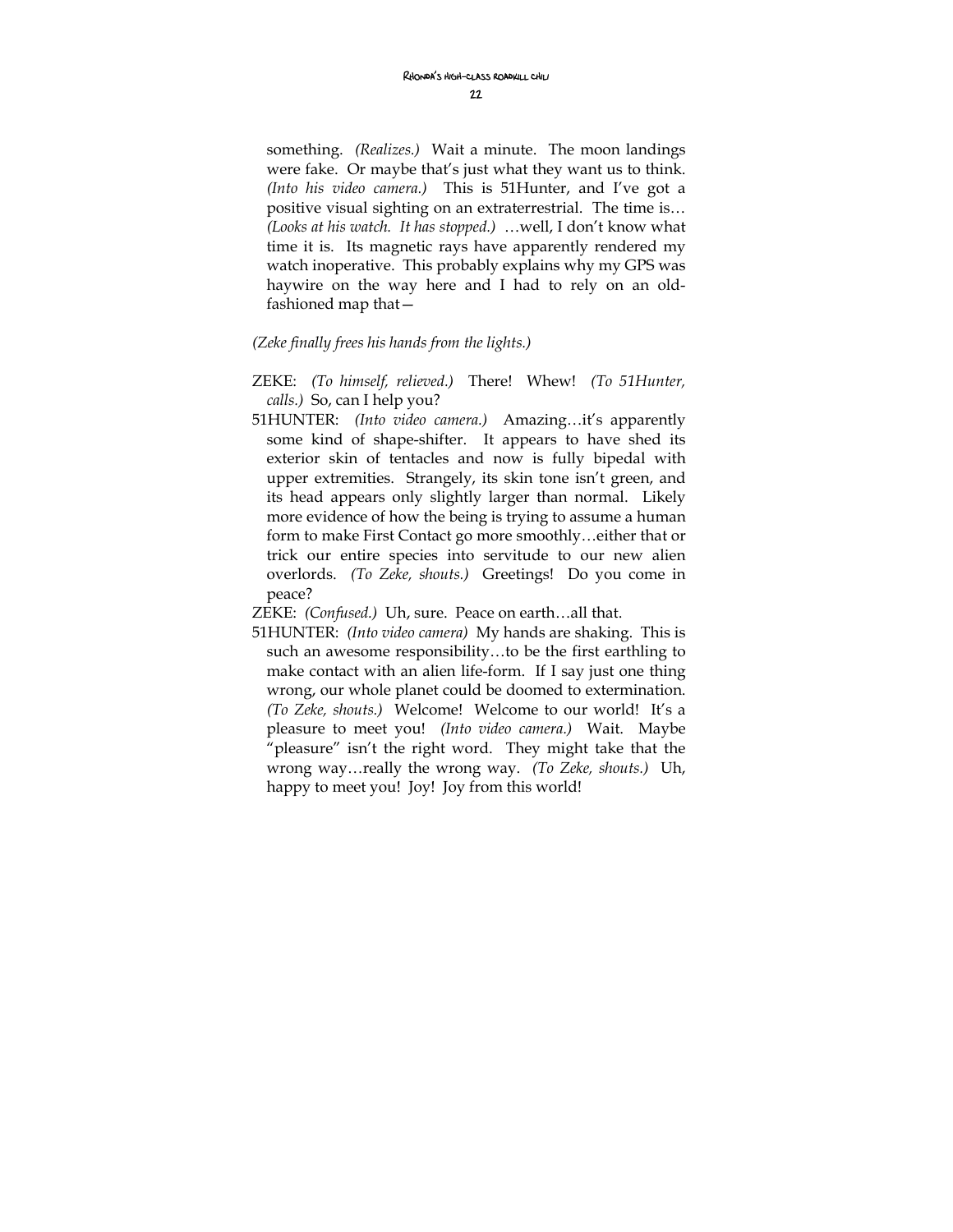ZEKE: *(Confused.)* What? Huh? Yeah, I've got "Joy to the World"…both the traditional version and the one about the bullfrog that drinks wine. Never did understand that one. *(Zeke climbs down from the roof while 51Hunter speaks.)* 

- 51HUNTER: Bullfrogs? No, no. Not bullfrogs. Humans…we are the dominant species on this planet. Humans are. Bullfrogs…they're just…icky and slimy. Not that we have anything against slimy creatures. Nothing at all. It's just that they're small and green and live in swamps and— *(Realizes. To himself.)* Oh, dear God! Swamp gas! Now it all makes sense! *(To Zeke.)* Look, I'm really sorry about what happened at Roswell. I didn't have anything to do with that, I swear. That happened before my time. *(Begging.)* Please don't experiment on me! Please! Not the probe! Anything but the probe! *(Ends up hunched over, begging for mercy.)*
- ZEKE: *(Completely bewildered.)* Who are you, and what do you want?
- 51HUNTER: Me? I'm just a nobody…nobody at all. It's the government you want. They're the ones who have all the secrets— *(Looks up at Zeke, realizes.)* Wait a minute. You're just a guy.
- ZEKE: You were expecting maybe the Sugar Plum Fairy?

51HUNTER: No, but—

ZEKE: I've got some Sugar Plum Fairies on order. They're supposed to light up. Also got an army of toy soldiers, some elves in a toy workshop, a Frosty the Snowman that waves and tips his hat, and one Mrs. Claus blow-up doll. Well, I don't think she started out as a Mrs. Claus blow-up doll, but hey, "don't ask, don't tell," you know what I'm saying? For some reason, they don't make blow-up dolls of middle-aged women holding plates of cookies. I think somebody's missing a market opportunity, if you ask me. You don't think that maid's costume is too short on her, do you?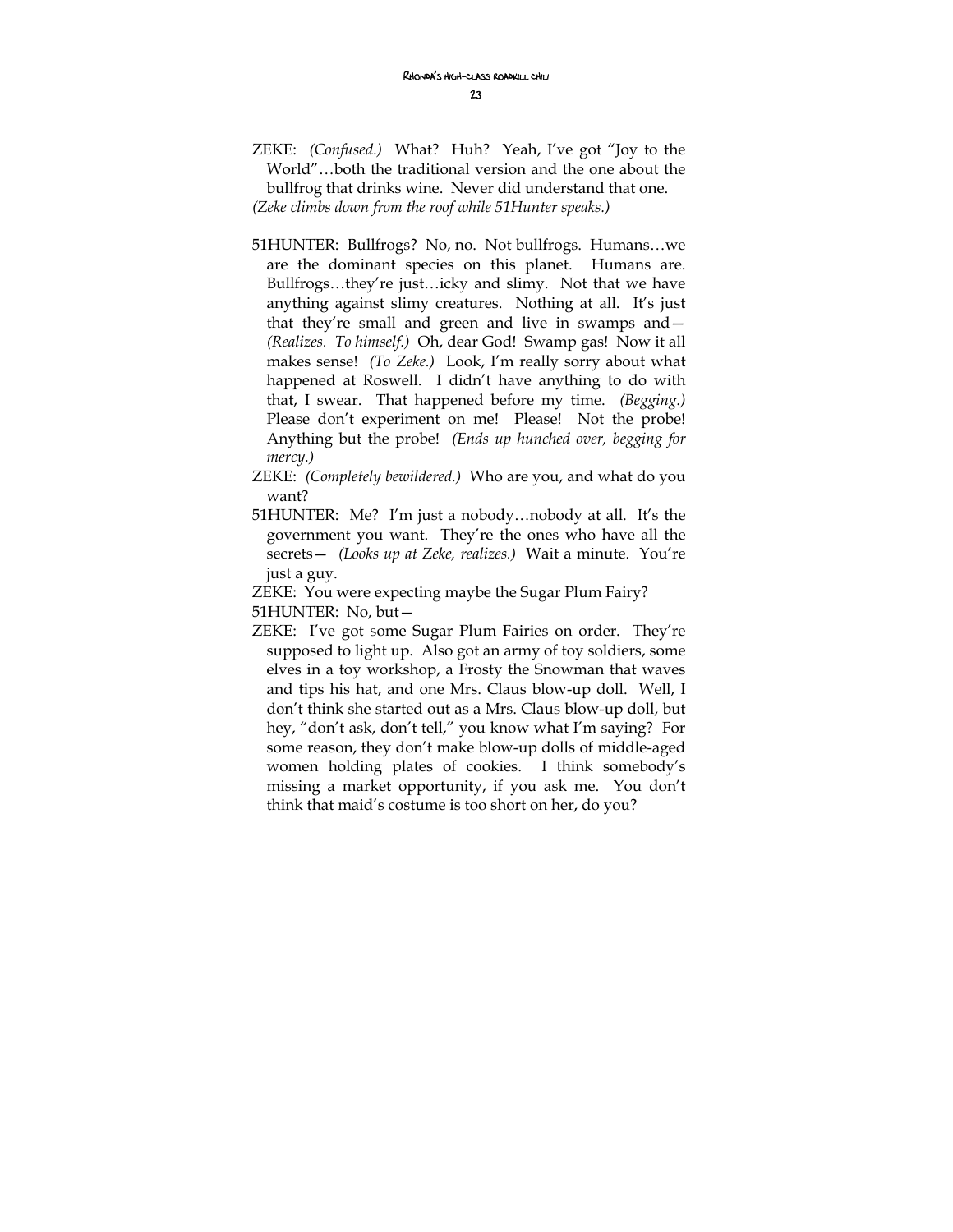- 51HUNTER: You have a whole yard full of Christmas decorations?
- ZEKE: Nope. *(Pause.)* There's still some grass over there. *(Points.)* That's where I'm going to put my penguins. Now don't be one of those purists getting all technical on me telling me penguins don't live at the North Pole. You know what I tell people? The only reason there aren't penguins at the North Pole is because the polar bears ate them. Still trying to find me a good light-up polar bear. I could put him right over there. *(Points.)* You don't happen to know where I could find one, do you?
- 51HUNTER: Why are you putting up Christmas decorations now?
- ZEKE: Because last year I didn't have enough.
- 51HUNTER: It's April.
- ZEKE: Never too early to plan ahead, I say.
- 51HUNTER: You're putting up Christmas decorations in April? That's…that's…that's not normal. That's weird. That's crazy.
- ZEKE: Crazy like a fox. Not sure why foxes are crazy. Now, armadillos…armadillos are definitely crazy. Those little buggers will try to stare down a tractor trailer out on the highway by jumping up onto its grill. One, two, three, splat! Never seen one yet that scared off a truck. Well, for 13 years, I've been that armadillo. Now it's time to become the fox!

51HUNTER: You've been jumping in front of tractor trailers?

ZEKE: Of course not. Don't be ridiculous. I've been trying for 13 years to win the town's contest for best Christmas lights. 51HUNTER: Oh. Well, that's ridiculous.

ZEKE: I rig up a red light for Rudolph's nose. Willingham over there… *(Points to offstage.) …*makes his blink. I cut a Christmas star out of plywood and string some lights around it. Henderson over there… *(Points to offstage.)* ...puts up a whole planetarium show. I set out a boom box to play some holiday music, and Needleman marches his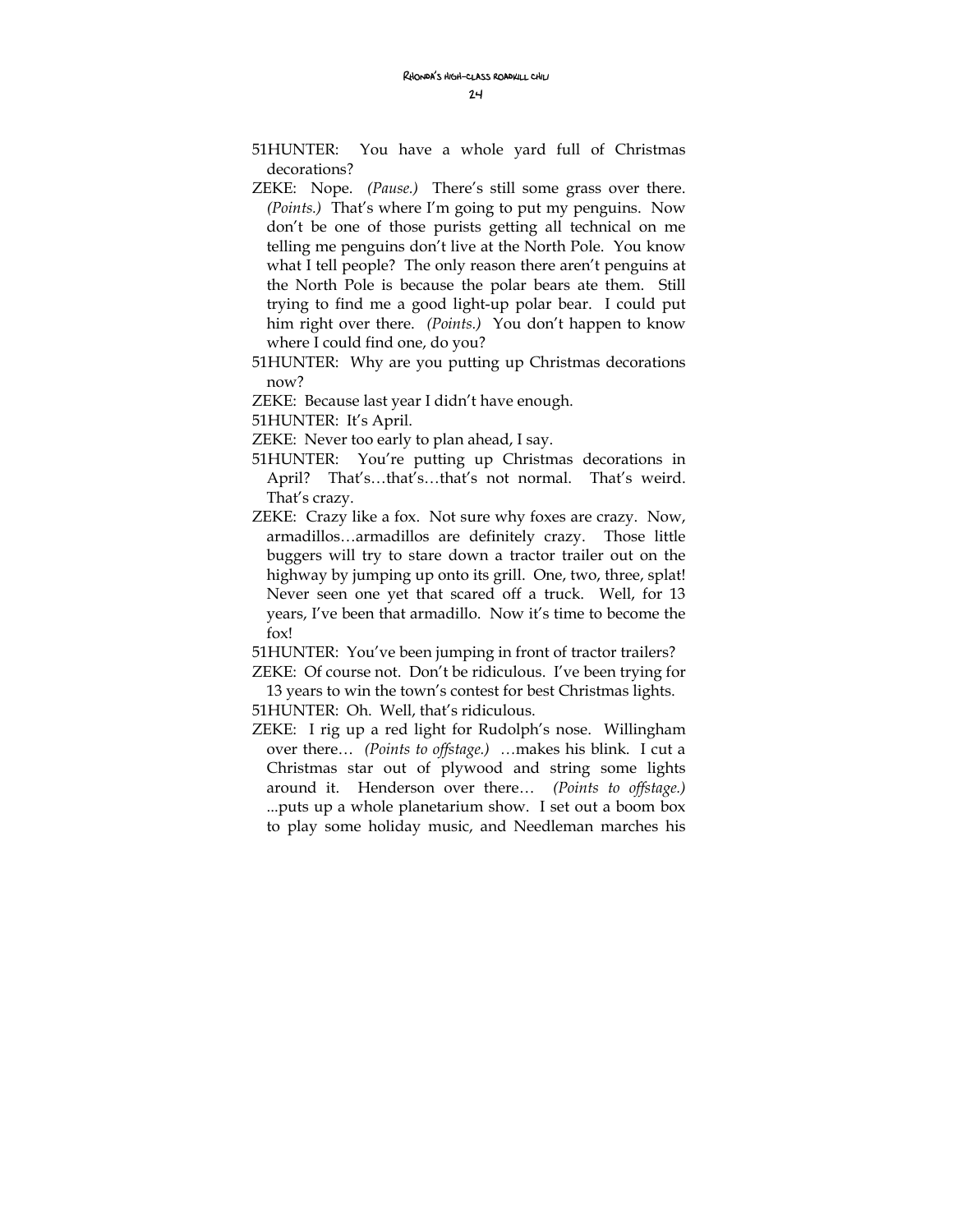wife and kids to stand outside all night and sing carols. Well, at least, I think it was his wife and kids. For all I know, he hired some urchins off Craigslist. Well, no more of that! I say it's time to fight fire with fire! And by "fire," I mean a couple hundred gigawatts of pure electricity. Nobody's going to outshine me this year. Nobody. I think I might need some more extension cords.

51HUNTER: A couple hundred gigawatts? How are you doing that?

ZEKE: *(Pointing offstage.)* See that power pole over there? 51HUNTER: Yeah?

ZEKE: Tapping right into the power grid.

51HUNTER: Oh. Isn't that illegal?

ZEKE: Last year, I used so much electricity, the power company sent me a thank-you card.

51HUNTER: Oh.

ZEKE: And a bill about the size of the Dallas phonebook. Did you know that banks don't like to give out 30-year mortgages to pay off power bills? I don't know what's wrong with this country.

51HUNTER: But with that much power—

ZEKE: You should be able to see this baby from— ZEKE/51HUNTER: Outer space!

*(Zeke and 51Hunter look at each other. Blackout.)*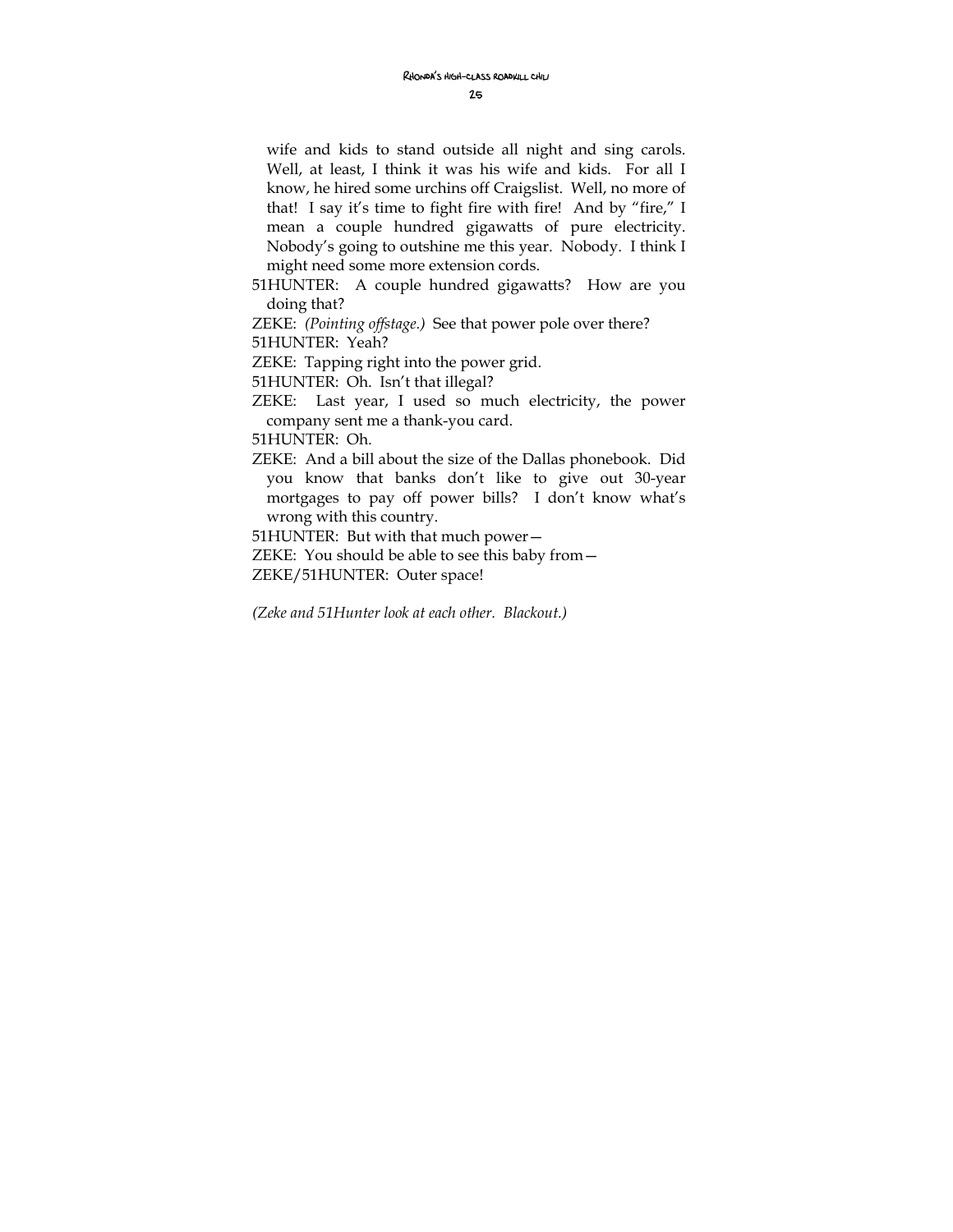#### Scene 5

*(In front of curtain. Cee Cee and Dee Dee enter, talking.)* 

- CEE CEE: The English language shore is confusing.
- DEE DEE: Isn't that the truth?
- CEE CEE: *(Correcting.) Ain't* that the truth.

DEE DEE: That, too.

CEE CEE: No, that's what you gotta say, "*Ain't* that the truth."

DEE DEE: Really?

CEE CEE: "Ain't" is cowboy talk. The other's schoolmarm talk. We don't wanna sound like schoolmarms.

DEE DEE: Isn't that—? *(Realizes.)* I mean, *ain't* that the truth. CEE CEE: You got that right.

DEE DEE: So I guess that's why we haven't… *(Realizes.)* …*ain't* been able to pull off one of them there heists we been talking about.

CEE CEE: Nope. Reckon not.

DEE DEE: You said we oughta rob the coach.

CEE CEE: And we did.

- DEE DEE: Or at least we tried to.
- CEE CEE: How were we supposed to know they meant the stagecoach and not the football coach.
- DEE DEE: He was kinda nice about it, though…once he got through making us run laps and all that.
- CEE CEE: Half the time they say "rob the coach," the other half the time they say, "rob the stage."

DEE DEE: So we did both.

- CEE CEE: Yeah, and you see where that got us, don't you?
- DEE DEE: Yeah. Extras in "Oklahoma."
- CEE CEE: I don't know about you, but I never heard no wind ever come whistling down the plain.
- DEE DEE: The director said if we didn't watch out, we might steal the show. I don't know if she meant that as a good thing or a bad thing, do you?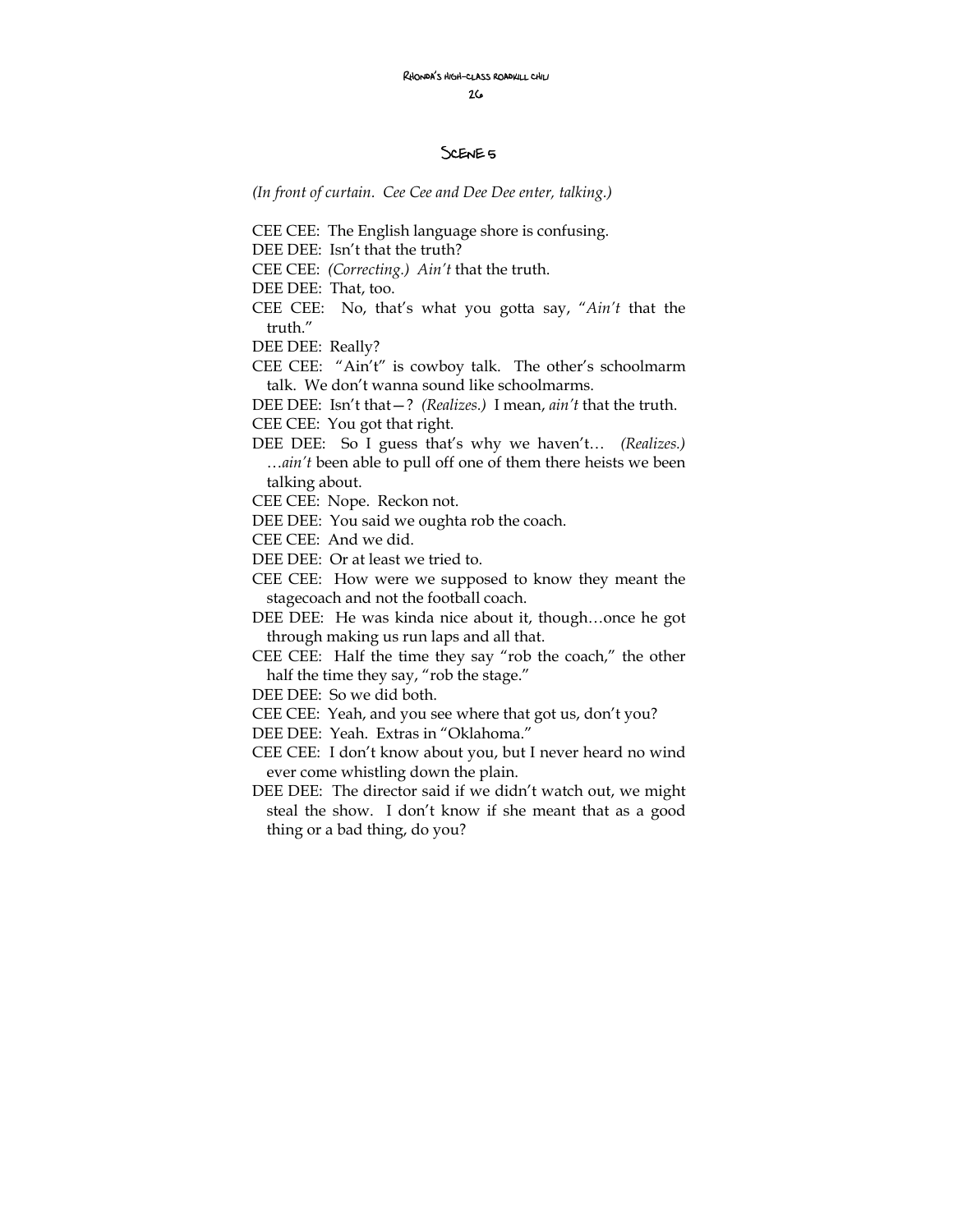*(Cee Cee and Dee Dee start to exit.)* 

CEE CEE: The English language shore is confusing…

*(Blackout.)*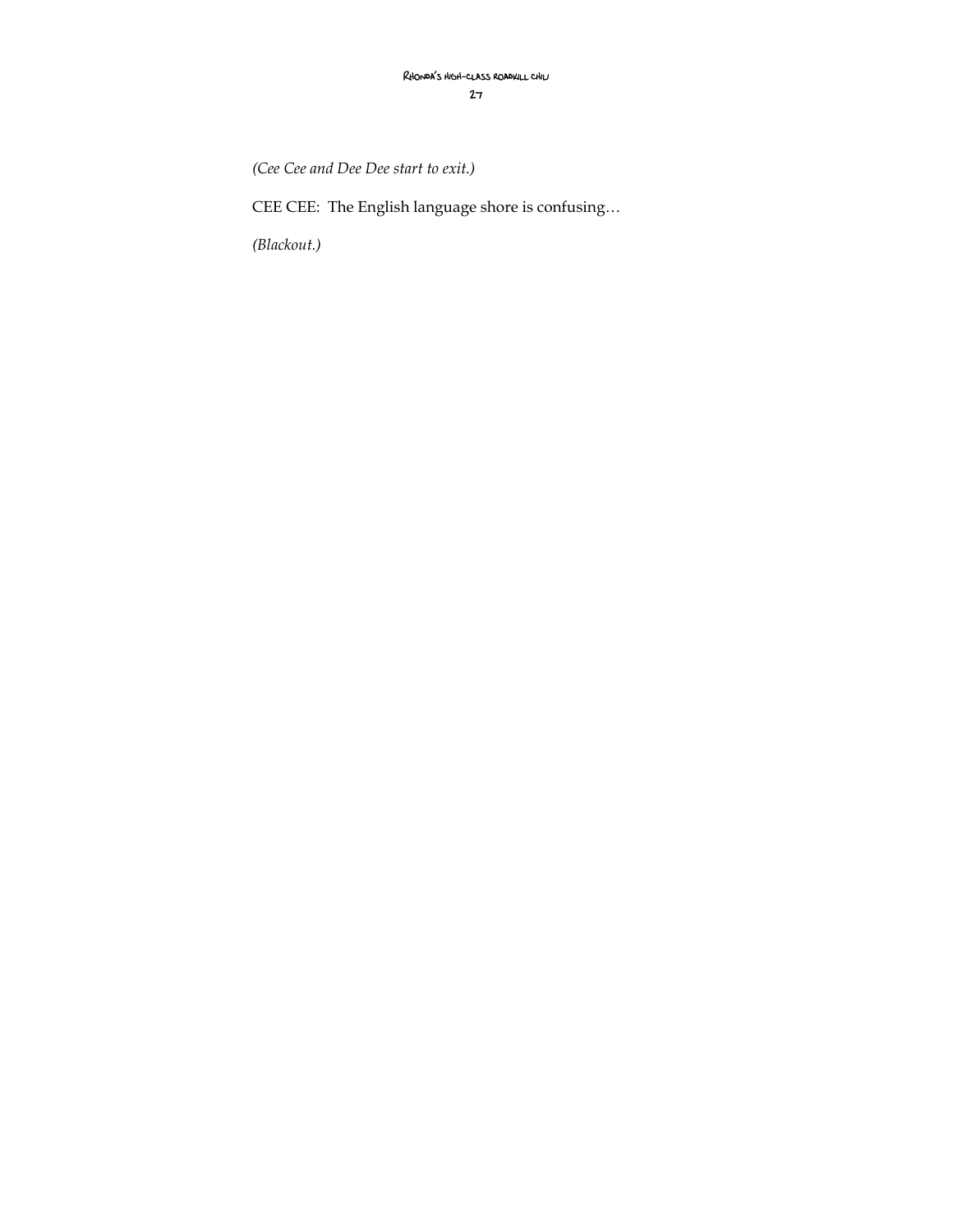#### Scene 6

*(AT RISE: Rhonda's kitchen. Dronda is still working on her paperwork. Fonda is still relaxing. Rhonda has placed a very large watermelon on the floor and is practicing swinging a sledgehammer to smash it. Dronda and Fonda are oblivious.)* 

DRONDA: Incredible! Just incredible! Now they're right here in Hurleyburg!

FONDA: Who is?

DRONDA: The U.N.! The multi-culturalists! The global internationalists who are trying to undermine the youth of America with their subversive foreign lifestyles! Do you know what they're doing now? They're infiltrating the parks and rec department! Well, you know what we need to say to that course—

*(Rhonda gets ready to whack the watermelon.)* 

FONDA: *(To Rhonda.)* Stop!

DRONDA: You bet! We don't need their soccer sign-ups around here!

FONDA: No! I mean Rhonda!

DRONDA: I'm pretty sure Rhonda isn't signing up for soccer. She never was very good at sports, anyway.

FONDA: No, I mean—

*(Dronda turns to see Rhonda getting ready to whack the watermelon. Dronda jumps up to stop her.)* 

DRONDA: *(To Rhonda.)* Oh, dear God, no! *(Taking control of Rhonda's sledgehammer.)* Let's just put that down, okay? Let's back away slowly and put that down. *(Takes the sledgehammer away from Rhonda.)* There, that's better. FONDA: What's gotten into you, Rhonda?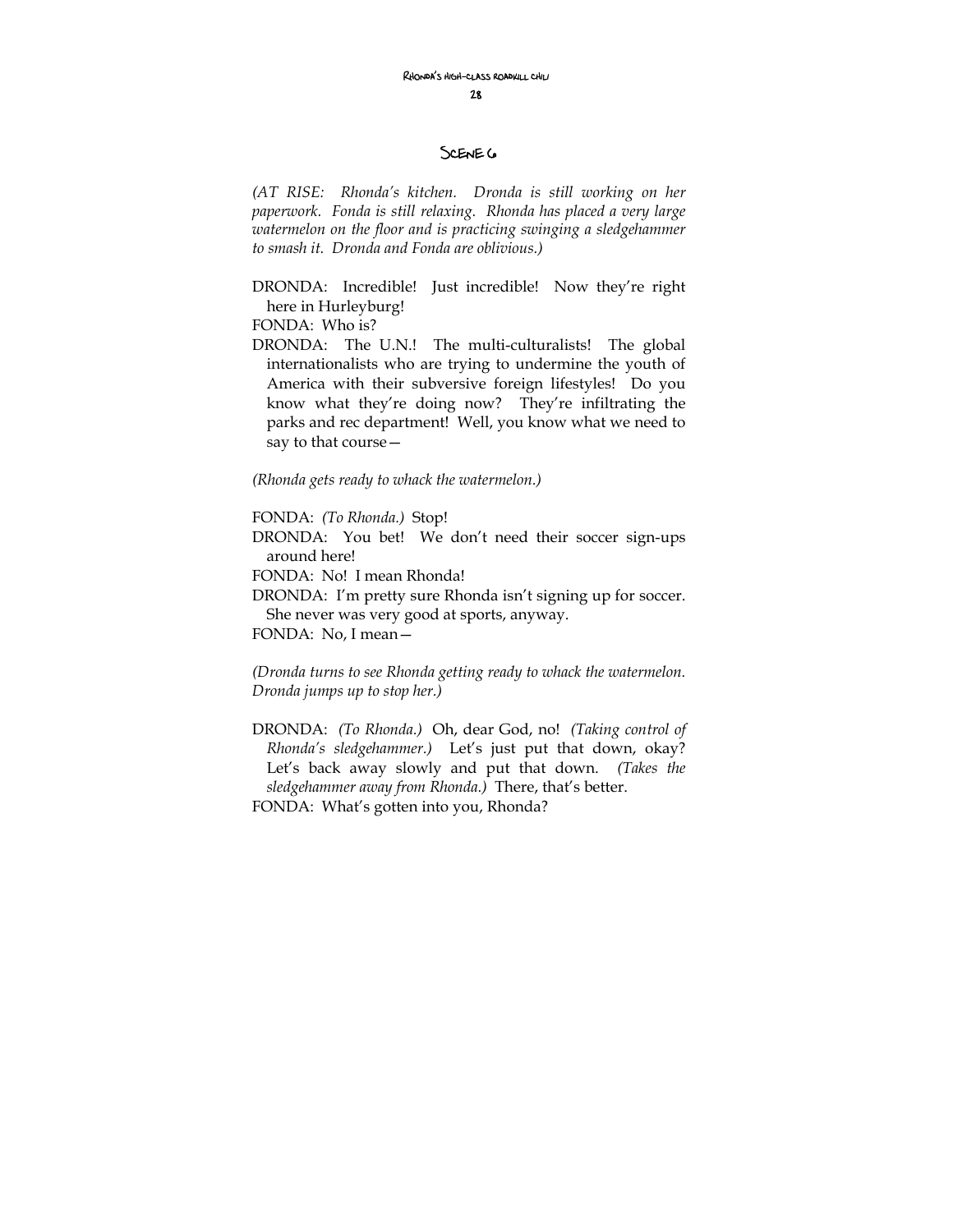RHONDA: I told you. I need to work out my negative energy.

DRONDA: Well, if you want to do that, you need to do that the old-fashioned American way…with a Smith & Wesson. *(Pulls out a pistol and points it at the watermelon.)* 

FONDA: Hey!

DRONDA: Fine. Be a wimp. Use a knife, then. *(Puts the gun away.)* 

FONDA: What's wrong, Rhonda? When we were growing up, you were always the one who smiled all the time.

RHONDA: I only smiled because I was practicing!

FONDA: Practicing for what?

RHONDA: What else? All those damned pageants I was in! FONDA: Oh.

- DRONDA: *(Without a hint of irony.)* A good, wholesome American pastime…to judge girls by their physical beauty. If only Hollywood could be more like that.
- RHONDA: Yeah, and you see how that worked out for me, don't you?

FONDA: Oh, you're not still sore about that, are you?

RHONDA: Sore about what? Never winning anything? Not even Miss Shove-It-Up-Your-Royal-Patoot Congeniality? No, I'm not sore.

FONDA: That's good, then.

- RHONDA: I'm bitter. I'm angry. I'm frustrated. But I'm definitely not sore.
- FONDA: Okay, good. This is good. You're getting it out of your system.

DRONDA: Sounds like therapy to me.

FONDA: *(To Rhonda.)* Deep breath, let it all out.

- DRONDA: Best be careful. Some foreigner invented that. This is my therapy right here. *(Indicating her gun.)* I've been thinking about getting something bigger, you know, like an Uzi…a good American gun.
- RHONDA: I'm also depressed…and dejected…and demoralized―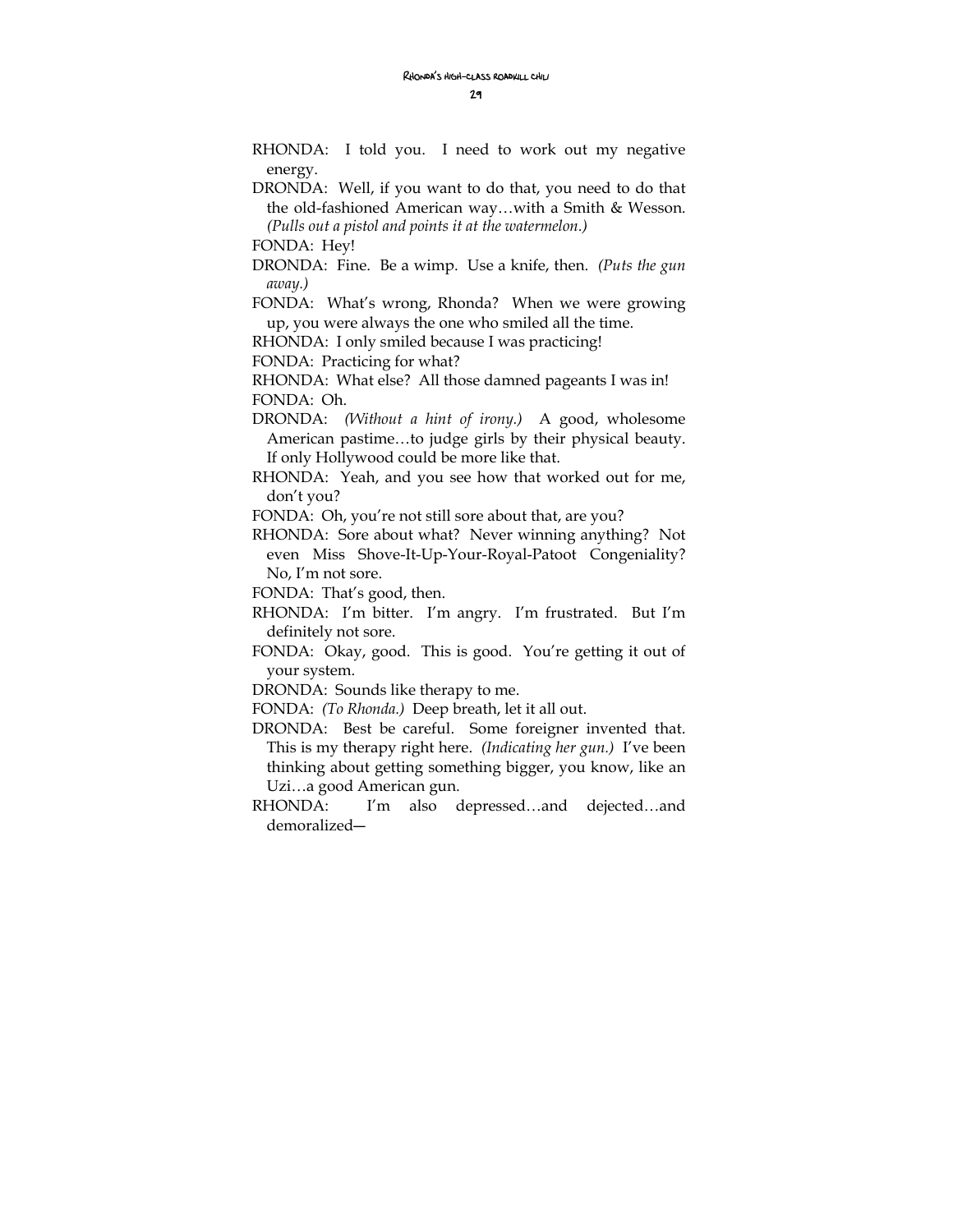DRONDA: As long as you're not a Democrat.

RHONDA: Discouraged…dismayed…disheartened―

FONDA: Okay, I think we get the picture.

- RHONDA: You do? Really? I don't think you do. You weren't the one standing up on that stage every time some other girl got named the winner. Do you know how embarrassed that made me feel…having to stand there with a big stupid, fake smile on my face while some other girl always got declared prettier than me? She might have gotten a sash and a crown, but I may as well have been walking around with "loser" stamped right across my forehead…or across my chest, which was probably the only thing those stupid judges ever cared about.
- DRONDA: Now, now, you know those were scholarship pageants.
- RHONDA: Yeah, which is why they were always won by the girls with the big GPAs!
- DRONDA: Well, whatever. That was a long time ago. Put it behind you.

RHONDA: Oh, so now I'm old? Is that it?

DRONDA: Not old. Just more…mature.

FONDA: Um, I don't think you're helping, Dronda.

DRONDA: It's called "tough love." Compassion is for communists.

FONDA: Aw, now that's not fair.

DRONDA: Fine. Socialists, then.

FONDA: I didn't mean fair to *them*. I meant fair to Rhonda.

DRONDA: So? Life isn't fair. Get used to it.

RHONDA: Oh, I'm used to it, all right. I'm very used to standing in front of an auditorium full of people and being humiliated. Mother was right about one thing—all those pageants were good preparation for life. You know why? Because I've never won anything in my life! Nothing! *(With increasing intensity.)* Nothing, nothing, nothing, nothing, nothing, nothing, nothing, nothing! *(Composes herself.)* But I'm all over that now. I have a fruit salad to make.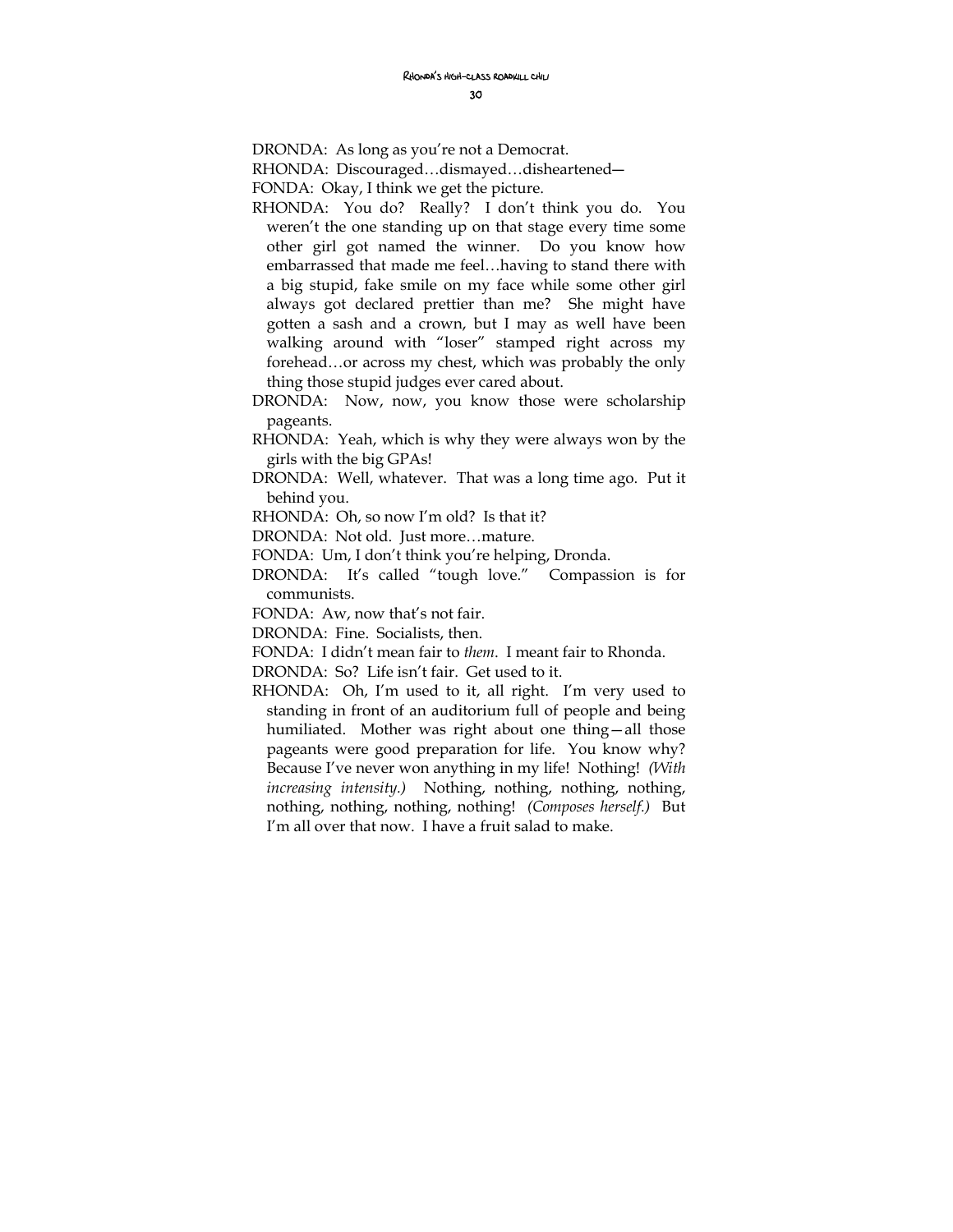DRONDA: *(Offering Rhonda her gun.)* You might want to take this outside.

FONDA: Dronda!

- DRONDA: What? She's got a constitutional right to make fruit salad.
- FONDA: Forget the salad! Can't you see our sister needs our help?

DRONDA: She seems to be doing okay on her own.

FONDA: I'm talking about emotionally.

DRONDA: Oh. *(To Rhonda.)* Sorry you lost. Probably couldn't have won anyway, though.

RHONDA: *(Sarcastically.)* Thanks for the vote of confidence.

- DRONDA: Anytime…within reason. I'm not like on-call or anything.
- FONDA: *(To Rhonda.)* I don't know why Mother always made you enter all those pageants, anyway.
- RHONDA: She said it was good for my self-esteem. You can see how well that worked out.

FONDA: Oh, Rhonda, I had no idea…

#### *(Fonda hugs Rhonda.)*

DRONDA: *(To Rhonda.)* I always thought those were tears of joy. Who knew?

RHONDA: Every time I lost, I just felt like I was digging myself into an even deeper hole.

FONDA: Poor baby.

- RHONDA: A hole so deep sometimes I felt like I ought to be coming out in China.
- DRONDA: Whoa, whoa, whoa. Don't be saying things like that now.
- RHONDA: Why not? Because you're finally going to try to cheer me up?

DRONDA: No. I'm just saying the earth might not be round. FONDA: You think the earth is flat?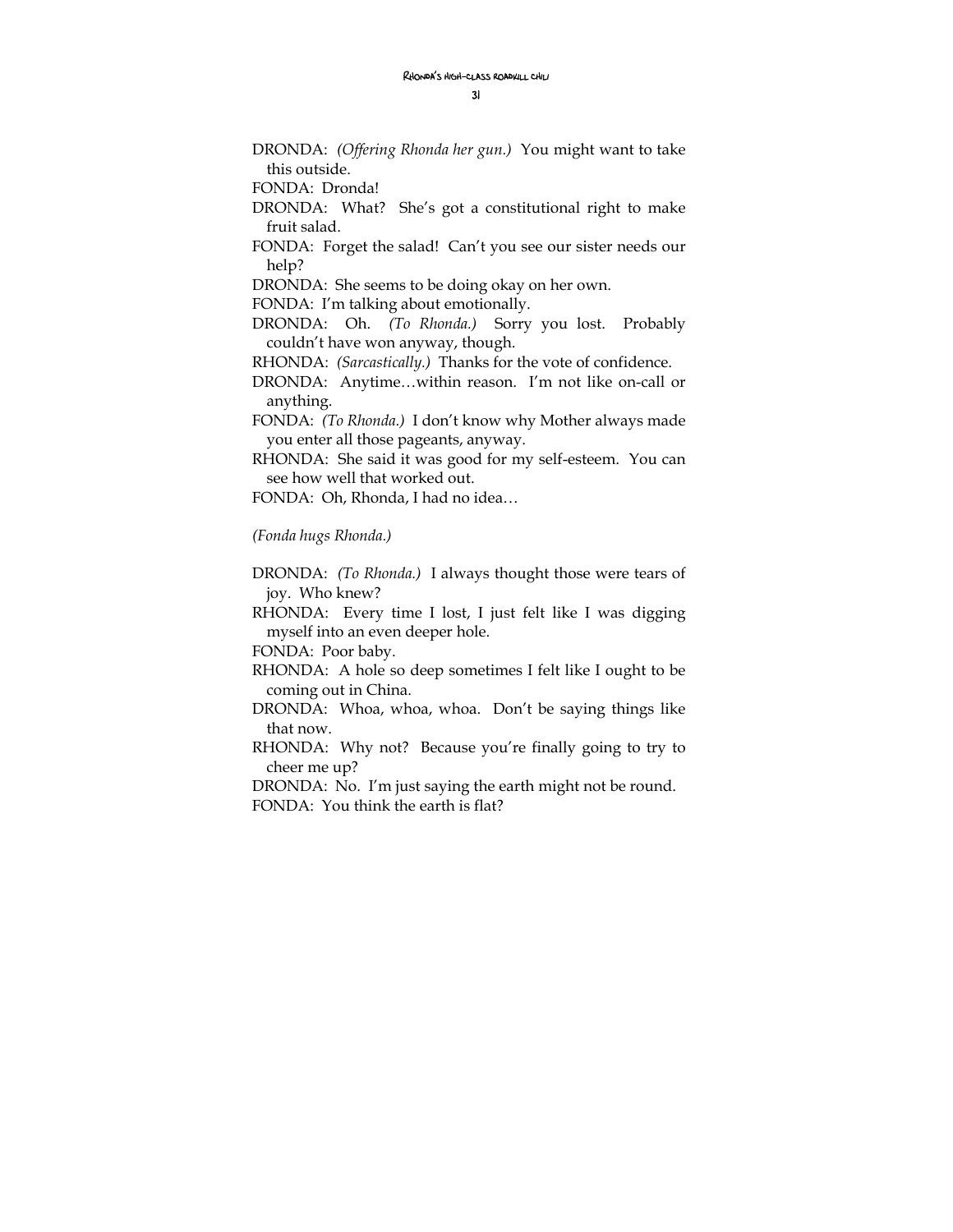- DRONDA: I didn't say that. I'm just saying we don't know for a fact it's round. Those science books at the school say all kinds of things that can't be proven. That whole periodic table looks pretty sketchy to me. It might be some kind of secret code. I hear a Russian invented it, anyway. So there.
- RHONDA: So, both of you, just stand back. I'm warning you…I've got a lot of issues to work out. *(Picks up another item to wield against the watermelon.)*
- FONDA: You just need to find something you can win, that's all.
- RHONDA: Good luck with that. I can't even win at solitaire, not even when I cheat.
- DRONDA: How do you cheat at solitaire?
- RHONDA: Poorly, apparently.
- DRONDA: If you're that bad, then maybe that watermelon may have nothing to fear…or maybe a lot.
- FONDA: There ought to be something we can find for Rhonda to win.
- DRONDA: And that's exactly what's wrong with this country today: Everybody gets a trophy.
- RHONDA: I never got a trophy!

#### *(Zeke and 51Hunter enter.)*

ZEKE: Hey, everybody, look who I found! This is Hunter! FONDA: Hunter!

51HUNTER: *(Correcting.)* Actually, it's 51Hunter.

ZEKE: What? Fifty-one?

51HUNTER: Yeah, like hunting for Area 51. It's not where they say it is, you know. That would be too easy. The government's not just going to put out a map that says, "Okay, here's where the aliens are." Besides, we all know the maps they put out are wrong, anyway. It's all part of "the plan."

DRONDA: Oh, so you're a conspiracy theorist, I see. 51HUNTER: Ah, so you must be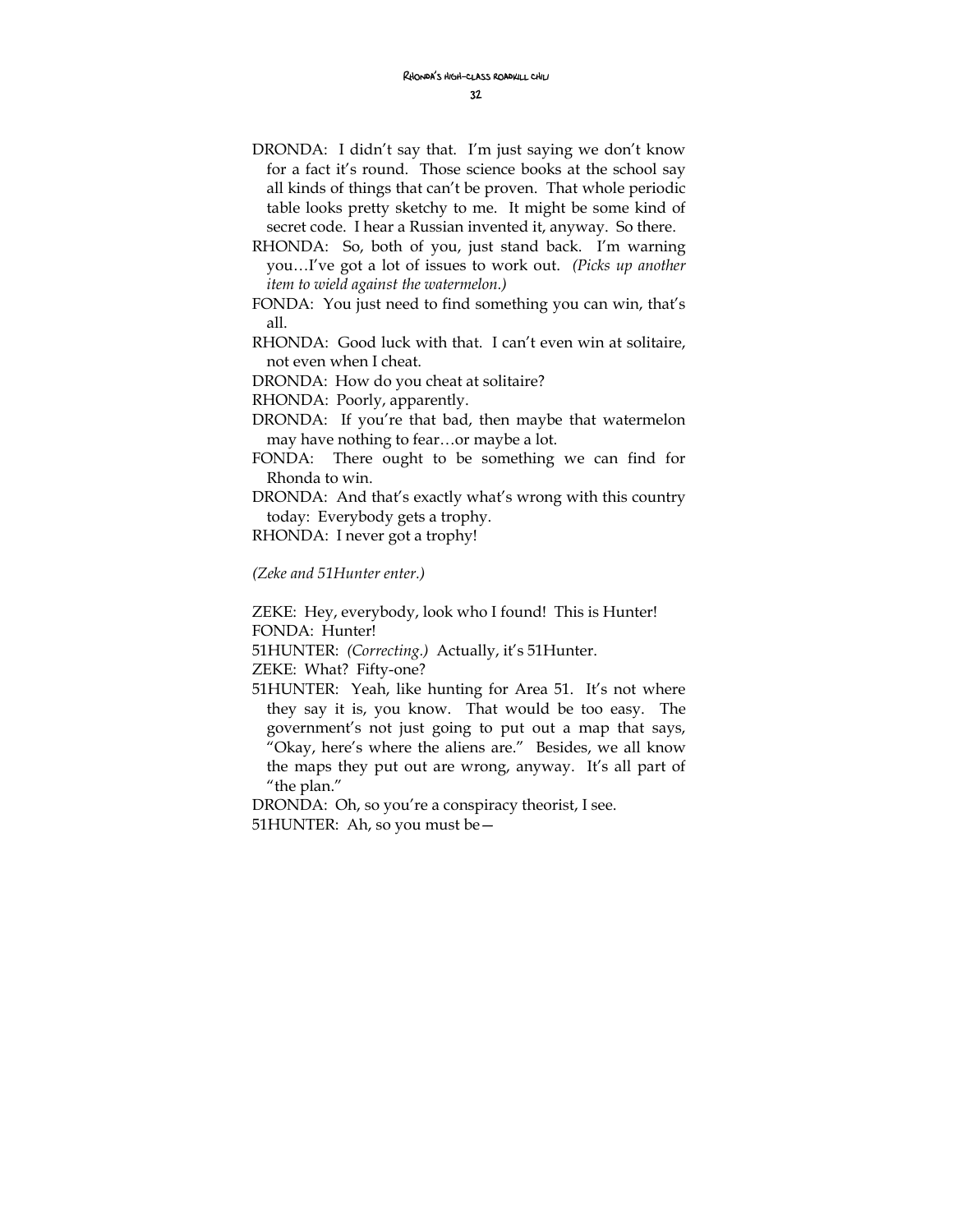33

DRONDA: Uh, no. I don't think so. But I must say I like the way you think.

51HUNTER: Oh. *(To Rhonda.)* So you must be—

RHONDA: Uh—

ZEKE: *(To 51Hunter.)* That's my wife.

51HUNTER: Oh, sorry. *(Looks around and finally sees Fonda. To Fonda.)* Oh, so you must be—

FONDA: Yeah.

51HUNTER: Sorry. I didn't recognize you from your picture. You're so—

DRONDA: Clothed?

FONDA: Hush! I had something on!

DRONDA: Yeah, the flash.

ZEKE: All right, so back to work. You know, it's hard work hauling all those garden gnomes up on the roof. Those little rascals are heavy.

DRONDA: I'm pretty sure garden gnomes are supposed to go in the garden.

ZEKE: Oh, it's a garden all right! A garden of lights! *(Exits.)* 

FONDA: *(To 51Hunter, sing-songy.)* So…you're here.

51HUNTER: Barely.

DRONDA: Probably much like how she was dressed for her online profile.

FONDA: Will you stop that?!

DRONDA: *(To 51Hunter.)* Oh, don't worry. She's been that way since she was little. I remember one time she went skinny-dipping one Sunday morning.

FONDA: Dronda!

DRONDA: Of course, it was the baptismal font at the church, so that didn't go over so well.

FONDA: *(To Rhonda, referring to her current smashing tool of choice.)* Give me that. I need to use it against my blabbermouth sister.

51HUNTER: My GPS doesn't show this place at all. I don't know what's wrong with it.

DRONDA: Did you bother to turn it on?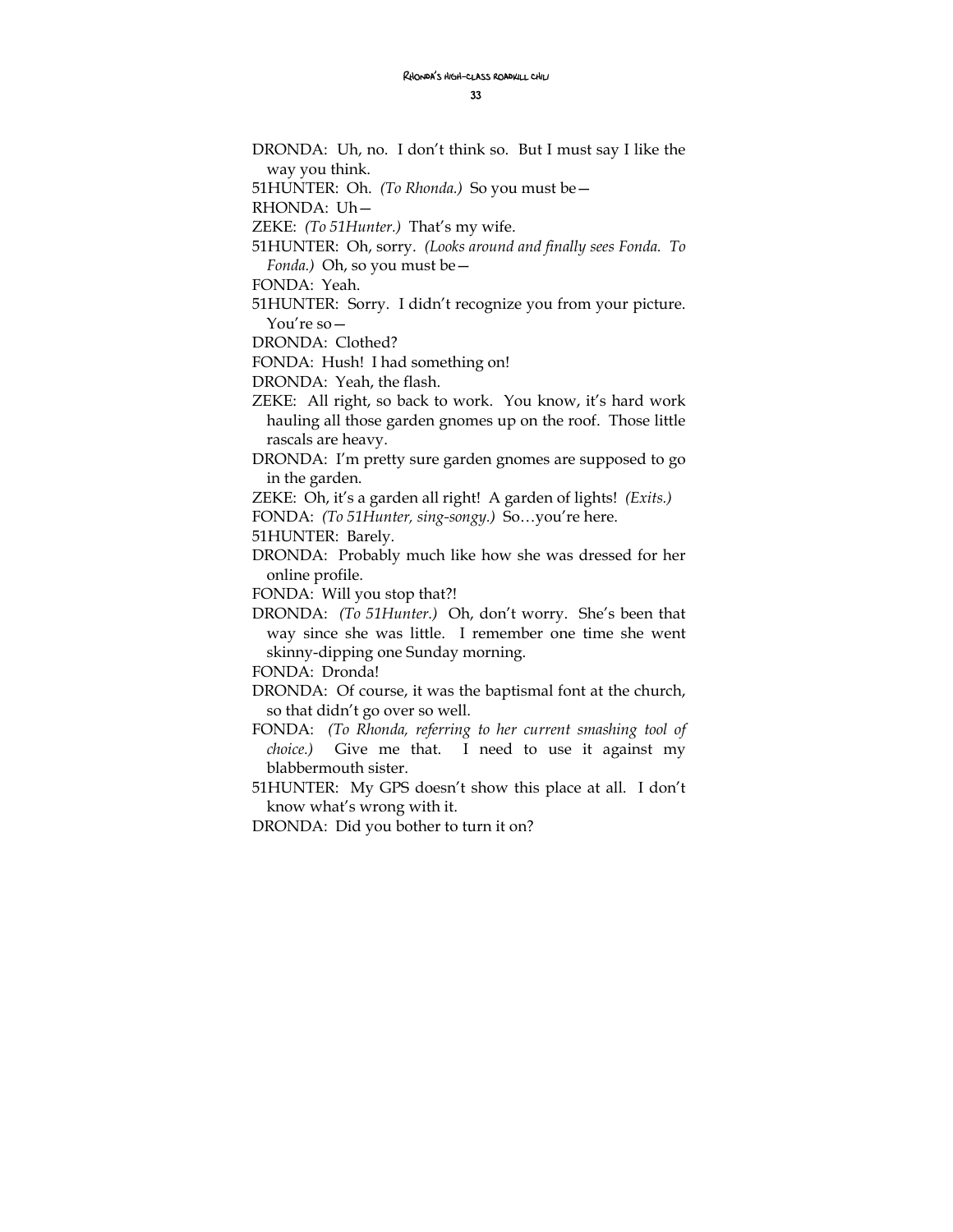- 51HUNTER: Oh, I'm afraid to do that. Then the government can monitor where you are.
- DRONDA: *(Under her breath.)* You got yourself a real winner this time, Fonda.
- RHONDA: *(Seizing the tool from Fonda.)* You people!
- 51HUNTER: *(Getting out the highway map.)* So then I stopped at a gas station and got this highway map, and that didn't have Hurleyburg on it, either.
- DRONDA: What do you mean it didn't have Hurleyburg on it? Of course, it has Hurleyburg on it. *(Grabs the map from 51Hunter.)* Fonda, I can't believe some of the— *(Grapples with the map.)* Well, where is…? *(Looking at map.)* How does this thing go…? *(Rotating map.)* I don't know why they have to make these maps so hard to—
- 51HUNTER: See, I told you it doesn't have Hurleyburg on it.
- DRONDA: Okay, let's see. *(Looking at map.)* There's [Dallas]. There's [San Antonio]. So that makes Hurleyburg…should be right about— *(Can't find it on the map.)* Hmmm. Well…where is it? *[Or insert other cities.]*

51HUNTER: Told you.

DRONDA: Oh! Y'all come look at this.

FONDA: What?

RHONDA: Doesn't anybody care about fruit salad?

DRONDA: Not really. Real Americans eat meat.

- RHONDA: Oh! *(Stalks off to another part of the kitchen where she resumes her strange labors, preparing to smash something else.)*
- DRONDA: Anyway, look at this map. It doesn't have Hurleyburg on it.

51HUNTER: That's what I've been trying to tell you. It's like Hurleyburg is some kind of secret place— *(Realizes.)* Oh, that's it! Have you ever seen any aliens around here?

DRONDA: Just the trolls who live up the road, but I don't think that's the kind you had in mind.

FONDA: *(Pointing to the map.)* Well, what's that?

51HUNTER: Ketchup stain.

FONDA: Oh.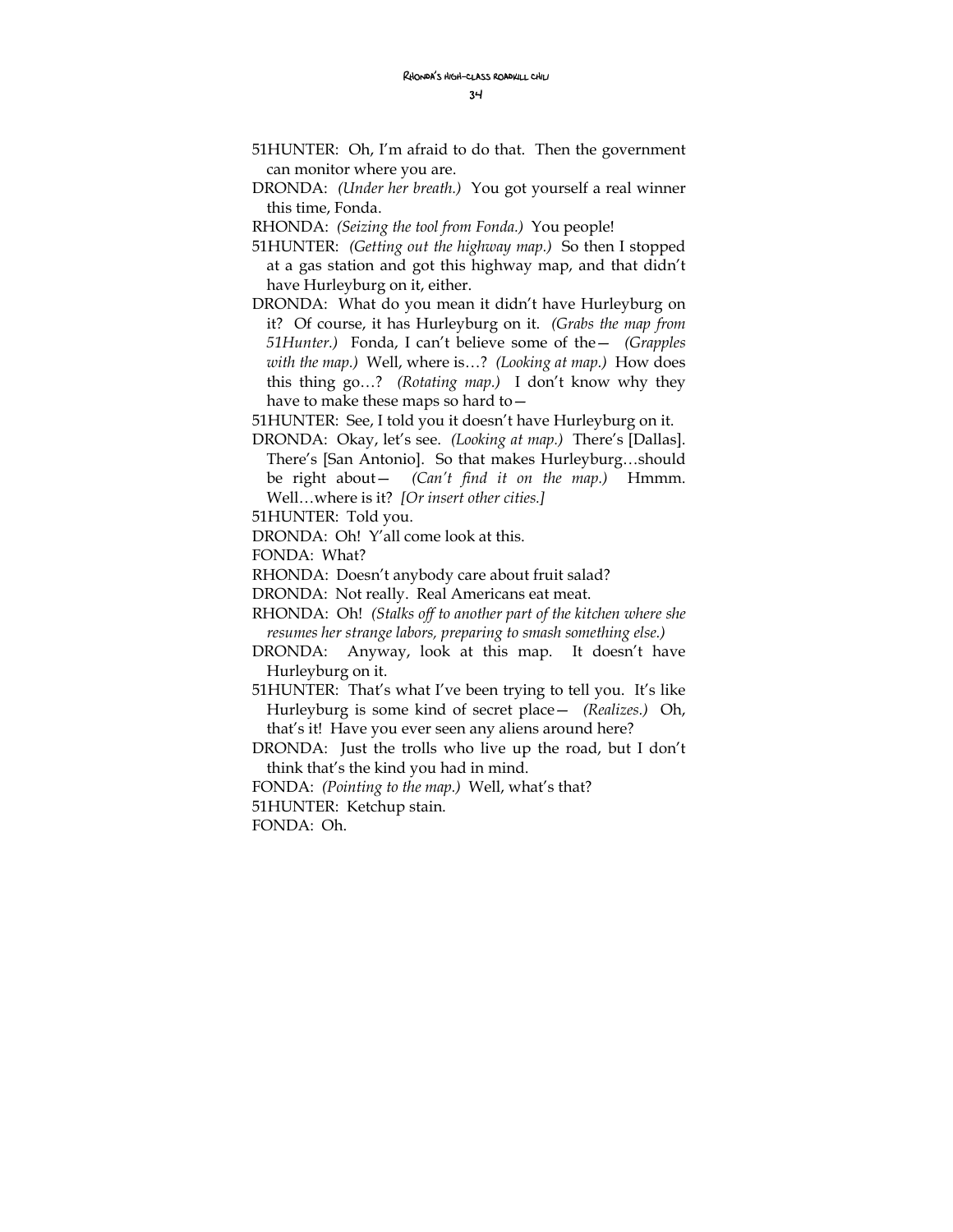- 51HUNTER: Or maybe special sauce. No, wait, the special sauce is over there in New Mexico…maybe near Roswell. Hmmm…that could mean something. Maybe gravity is somehow directing the way it falls on the page, or maybe there's some kind of gravity well—
- DRONDA: Or maybe you just lost control going around a curve?
- 51HUNTER: Or maybe it's really secret sauce! That would explain everything!
- FONDA: *(Pointing to map.)* Well, what about that big black "X" right there?
- 51HUNTER: Oh, that's what the fellow at the gas station marked on it. I never would have gotten here if it hadn't been for him.
- DRONDA: Well, there you have it. It does have Hurleyburg on it—a little south of the ketchup stain and a little east of the special sauce. Or the secret sauce. Whichever.

FONDA: Why wouldn't they put Hurleyburg on the map? Didn't we used to be on the map? Did they take us off?

DRONDA/51HUNTER: It's probably a conspiracy.

#### *(Dronda and 51Hunter exchange knowing looks.)*

DRONDA: It's how the creeping one-world government starts. First, they start taking places like Hurleyburg off the map and nobody notices. Next thing you know, they're erasing national borders and turning us all into cheeseeating Europeans.

FONDA: What's wrong with cheese?

- 51HUNTER: Or maybe there's some super-secret government installation here they don't want anybody to know about?
- DRONDA: I'm pretty sure there are no secrets in Hurleyburg, not since Myrtle Cunningham discovered Facebook wasn't the wanted posters down at the post office.
- 51HUNTER: Have you noticed any unusual activity around here…anything out of the ordinary?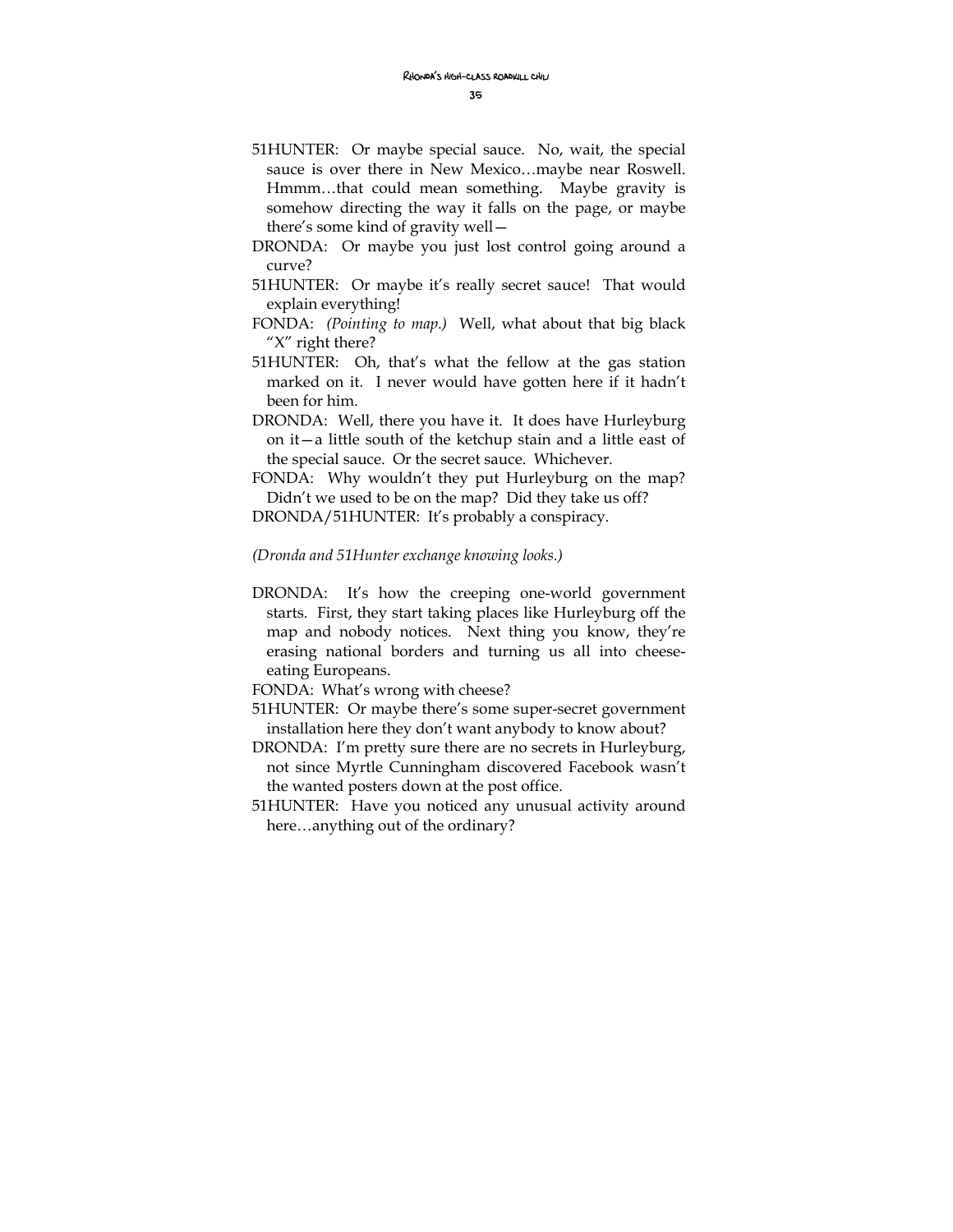*(Dronda and Fonda look at Rhonda, who is making preparations to smash something. She how has an axe or some other implement.)* 

DRONDA: Not really, no.

FONDA: *(To 51Hunter.)* Can't say as I have.

51HUNTER: Maybe this is the real Area 51!

DRONDA: Well, all I know is we don't need this piece of government propaganda around here. *(Takes the map, balls it up, and throws it out the door.)* 

RHONDA: You just threw that out into my front yard!

DRONDA: The wind will blow it away.

RHONDA: But that's littering!

DRONDA: Nah. It'll rot. Besides, the darned thing was on recycled paper, anyway.

FONDA: What's wrong with recycled paper?

DRONDA: It's unpatriotic. This country was made strong by people cutting down trees. Even George Washington cut down a cherry tree. If he were around today, he wouldn't have used a hatchet. He'd have pulled out a chainsaw and turned that little tree into sawdust. Father, I cannot tell a lie, I have contributed to carbon emissions, and I enjoyed every minute of it!

RHONDA: *(Angry.)* Oh! *(Storms out to retrieve the map.)* 

FONDA: *(To 51Hunter.)* So…we meet at last.

51HUNTER: Yes, yes, we do.

- FONDA: So…what do you think? *(Twirls around, hoping 51Hunter will respond.)*
- 51HUNTER: Amazing…incredible…more than I could have hoped for in even my wildest dreams.

FONDA: So you like?

51HUNTER: Oh, yes. And I have some pretty wild dreams.

FONDA: Oh, yeah?

51HUNTER: Well, some would say *fantasies*, really.

FONDA: Fantasies can be good.

51HUNTER: But this…this is…something real—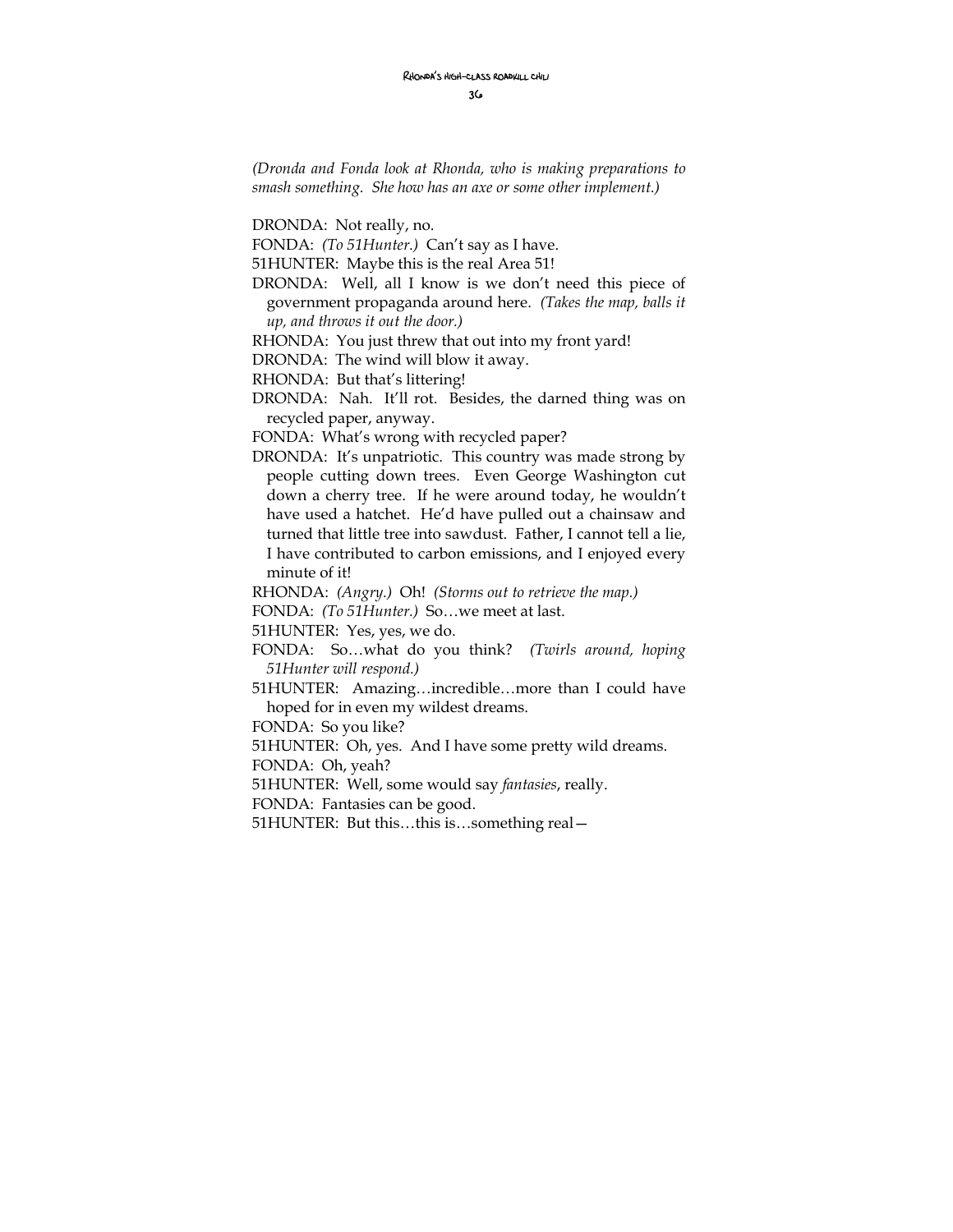FONDA: Uh-huh. 51HUNTER: And it's something I can really get my hands around!

FONDA: Oh?

51HUNTER: This could be…earth-shaking.

FONDA: Ohhhhhhh!

51HUNTER: Cosmic even!

FONDA: Oh, yes!

51HUNTER: I've been waiting for an opportunity like this my whole life!

FONDA: What?

51HUNTER: It's practically pregnant with possibilities.

FONDA: *(Admonishingly.)* Hey!

DRONDA: *(To 51Hunter.)* Get a room!

51HUNTER: *(Confused.)* Huh? What? I'm talking about the lights up on the roof!

FONDA: What lights?

51HUNTER: The Christmas lights that guy has rigged up!

DRONDA: *(To Fonda.)* He means Zeke. Everybody knows Zeke is two loads short of sense. That boy's got enough lights up there to light up everything from here to Albuquerque.

51HUNTER: Alpha Centauri.

DRONDA: Alpha what? Don't go speaking that Spanish now. We don't allow that around here. This is an *English*speaking country. It's bad enough they have it on the money now.

FONDA: There's Spanish on the money?

DRONDA: "E pluribus unum." It's some kind of code. I think it means "one free bus ride."

FONDA: For a quarter?

51HUNTER: *(To Dronda, correcting.)* Alpha Centauri…it's the nearest star.

DRONDA: Oh, I don't know anything about that. Around here, we just teach the science that's in the Bible. You know, like the horoscope.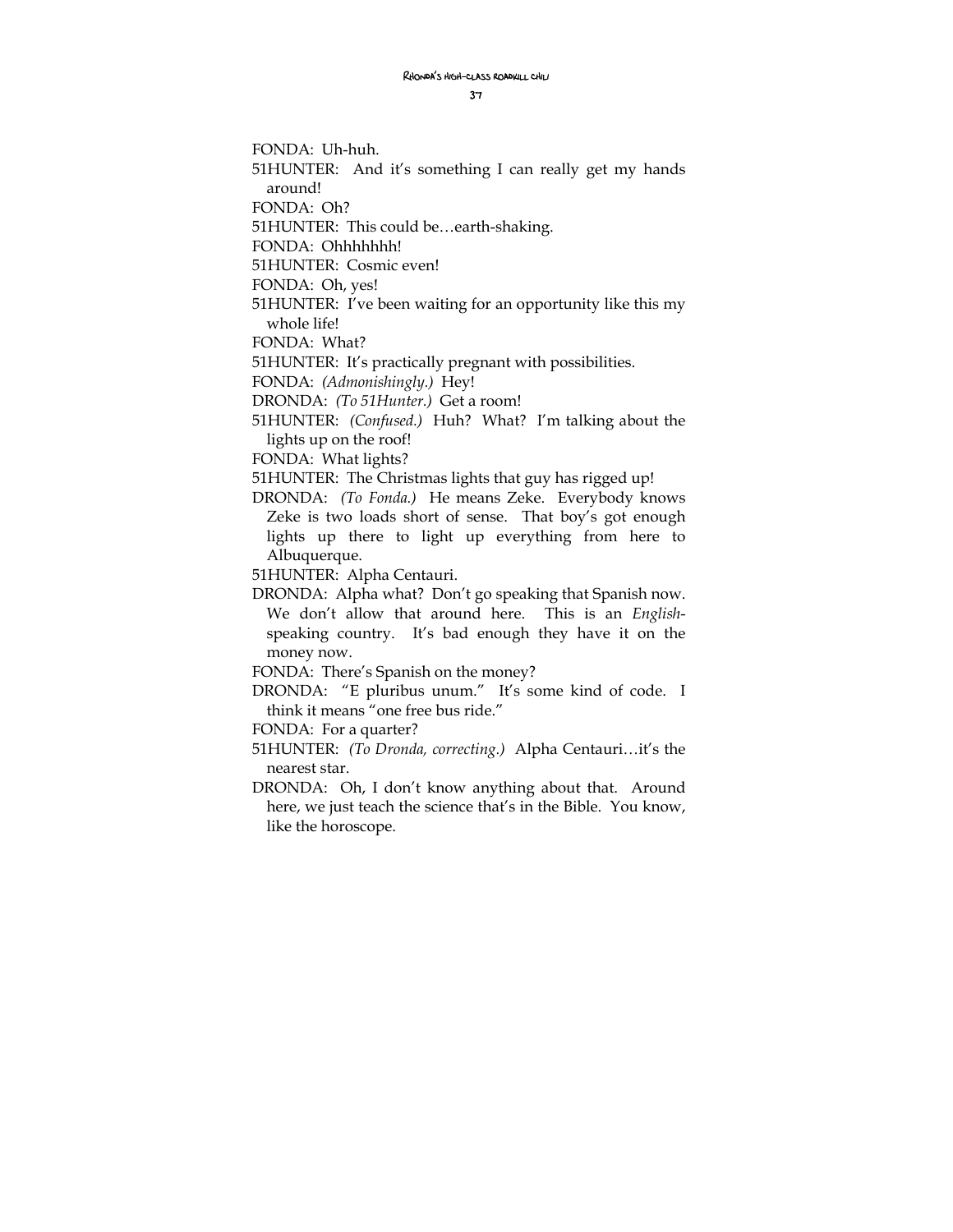51HUNTER: Zeke and I are going to send 'em a message.

FONDA: What kind of message? What are you talking about?

DRONDA: *(To 51Hunter.)* Whatever message it is, it better be in English, that's all I'm saying.

51HUNTER: Oh, it's going to be in a language everyone can understand.

DRONDA: Well, that rules out English, then. I called the bank the other day and wound up trying to talk to someone in some call center in some foreign country somewhere. I think it was California.

51HUNTER: It's going to be in lights! *(Starts to exit.)* 

FONDA: Wait. Where are you going?

51HUNTER: Where else? To go help him! That's not the First Noel out there—that's First Contact! *(On second thought.)* Well, other than Roswell…and Rendlesham Forest…and the Incas, and the Nazca Lines…and the Egyptians, and the Ancient Astronauts who gave them the blueprints for the pyramids. But other than that, it'll be First Contact…just like in Star Trek!

#### *(51Hunter exits. In a huff, Rhonda enters, holding a newspaper.)*

FONDA: But—

RHONDA: Where's he going?

FONDA: But what about—?

DRONDA: Fonda, I think you just lost your latest boyfriend to the Ghost of Christmas Past, Present and Future.

- RHONDA: Well, I couldn't find it. I guess you're right. The wind blew it away.
- FONDA: I can light up too, you know! *(Disgusted.)* Oh! Can you believe that? I just got ditched in favor of a bunch of blow-up dolls!
- DRONDA: You probably don't want me to answer that, do you?

FONDA: Oh!

DRONDA: *(To Rhonda, indicating newspaper.)* So what's that?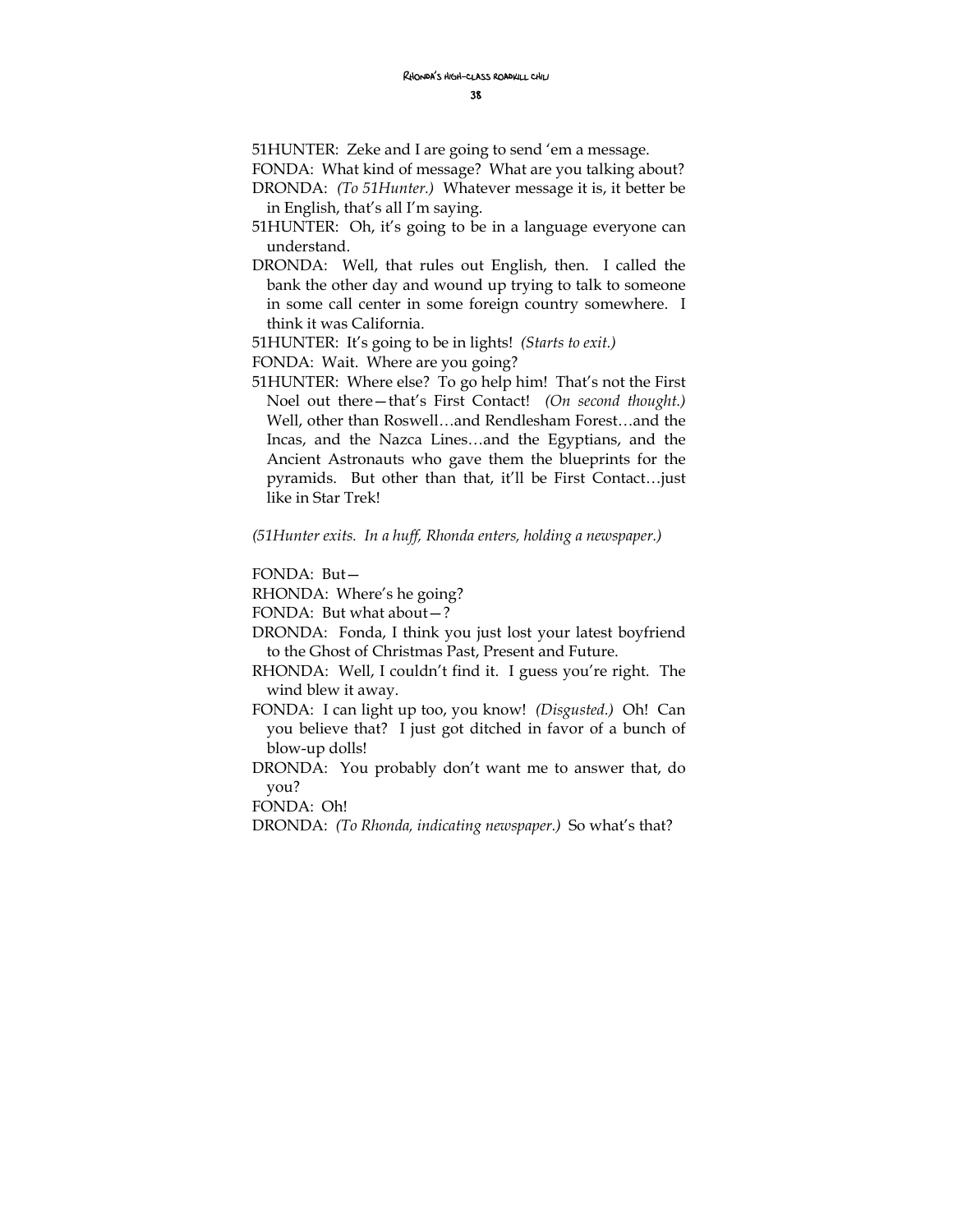RHONDA: Oh, some old newspaper. I guess it blew in from somebody else's yard.

DRONDA: It's trash.

RHONDA: Yeah, well, so was the map you balled up and threw outside, too.

FONDA: Oh, well. Easy come, easy go, I guess.

- DRONDA: No, I mean it's a newspaper. Ergo, it's trash. Oh God, now even I'm speaking Spanish! Quick, where's the soap? *(Runs to the sink to find the soap.)*
- FONDA: Uh, I'm not exactly the brain in the family, but I'm pretty sure "ergo" isn't Spanish. I think it's French.

DRONDA: Even worse!

FONDA: French is the language of love! Maybe I should try to find a boyfriend from Canada. I bet I could find one down at the truck stop.

RHONDA: Actually, I think it's Latin.

DRONDA: Which means it's practically Spanish.

FONDA: How do you figure that?

- DRONDA: Duh! Who lives in Latin America? Latins! *(Starts washing her mouth out with a bottle of "dishwashing detergent.")*
- RHONDA: Hey, that's my good dishwashing detergent!

FONDA: You have good dishwashing detergent? I usually just let the cat lick mine clean.

*(Dronda spits out the "detergent.")* 

DRONDA: That's disgusting!

FONDA: Well, it is detergent.

- DRONDA: No, I mean that you have a cat! Real Americans ought to have dogs. There ought to be a law against cats.
- FONDA: That would be that "limited government" thing, right?
- DRONDA: Don't laugh. You know they're all foreign, right? Persians… Siamese—

FONDA: German Shepherds.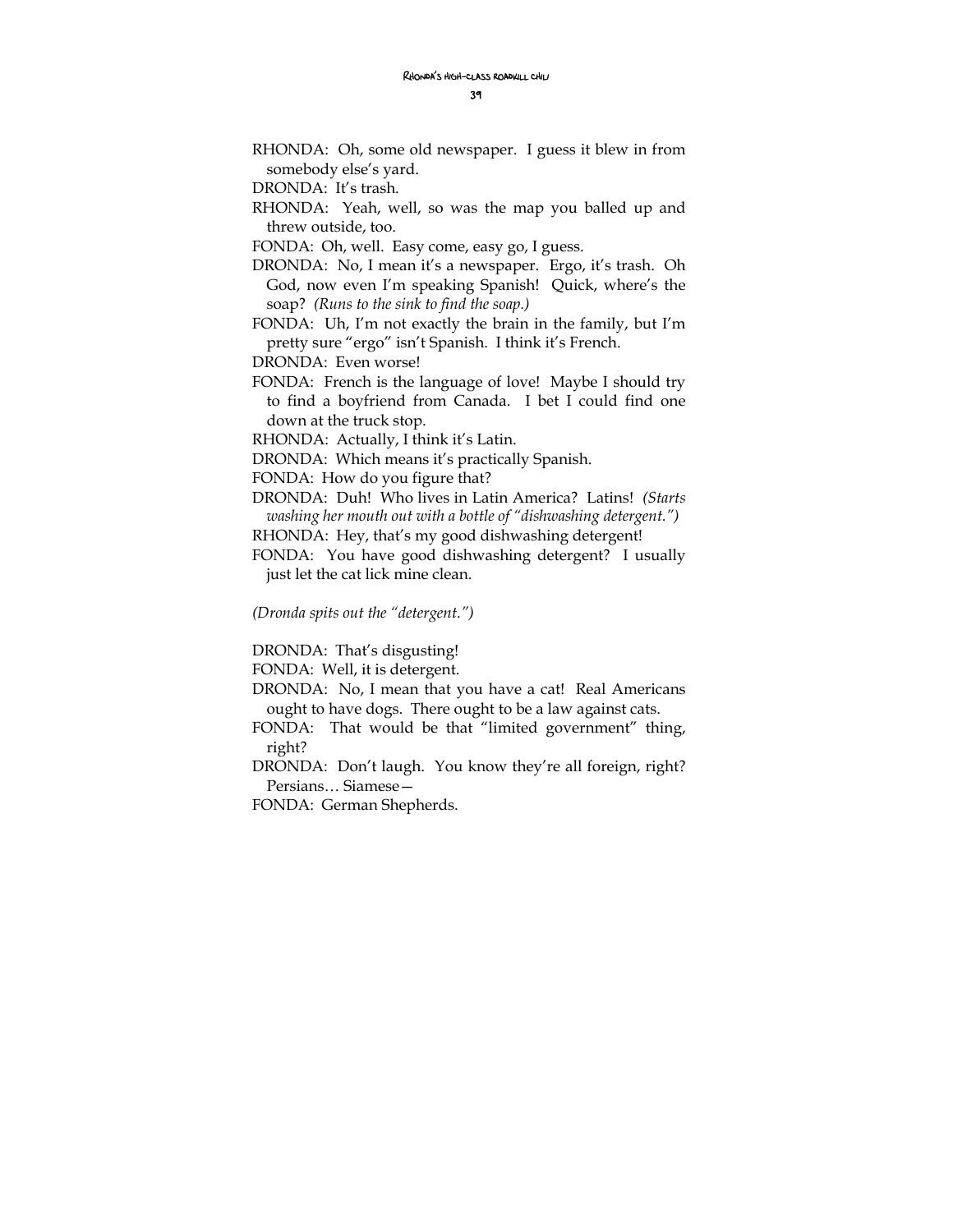- RHONDA: You two amaze me sometimes. Here… *(Slaps the newspaper down in front of Dronda and Fonda.) …*go do the crossword or something while I get some real work done.
- DRONDA: *(Indicating newspaper.)* What's this? I don't want this liberal rag.
- FONDA: I'm pretty sure "The Hurleyburg Weekly Miracle" isn't a liberal rag.
- DRONDA: Better safe than sorry. I only follow the news that tells me what I already believe. That's how I know it's true.
- FONDA: Oh, you mean like… *(Reading from the newspaper.)* …"Garden Club to host program. Forever Friends: The pros and cons of taxidermy for your pet. To be followed by potluck dinner."
- DRONDA: Be careful of what the people on the "con" side bring to that. That's all I'm saying.
- FONDA: *(Looking at newspaper.)* Or what about—? *(Stops.)* Hey!
- DRONDA: Come on, spit it out. Which is probably what they'll do at that potluck.

FONDA: This is it!

DRONDA: This is what?

FONDA: Rhonda! You've got to listen to this!

RHONDA: Can't you see I'm trying to make fruit salad? And I don't even like fruit salad!

DRONDA: We can tell. So can the salad.

- FONDA: No, seriously…you've got to listen to this! *(Reads.)* "Entries now being accepted for the First Annual Hurleyburg Chili Cook-Off."
- DRONDA: That's probably what happens to the rest of that potluck.

FONDA: Don't you get it?

DRONDA: Get what? That some people want to stuff their pets and put them up on the shelf and some don't?

FONDA: No, not that. This! Rhonda, you've got to do this!

RHONDA: Do what? Get Fluffy stuffed? He's not even dead yet!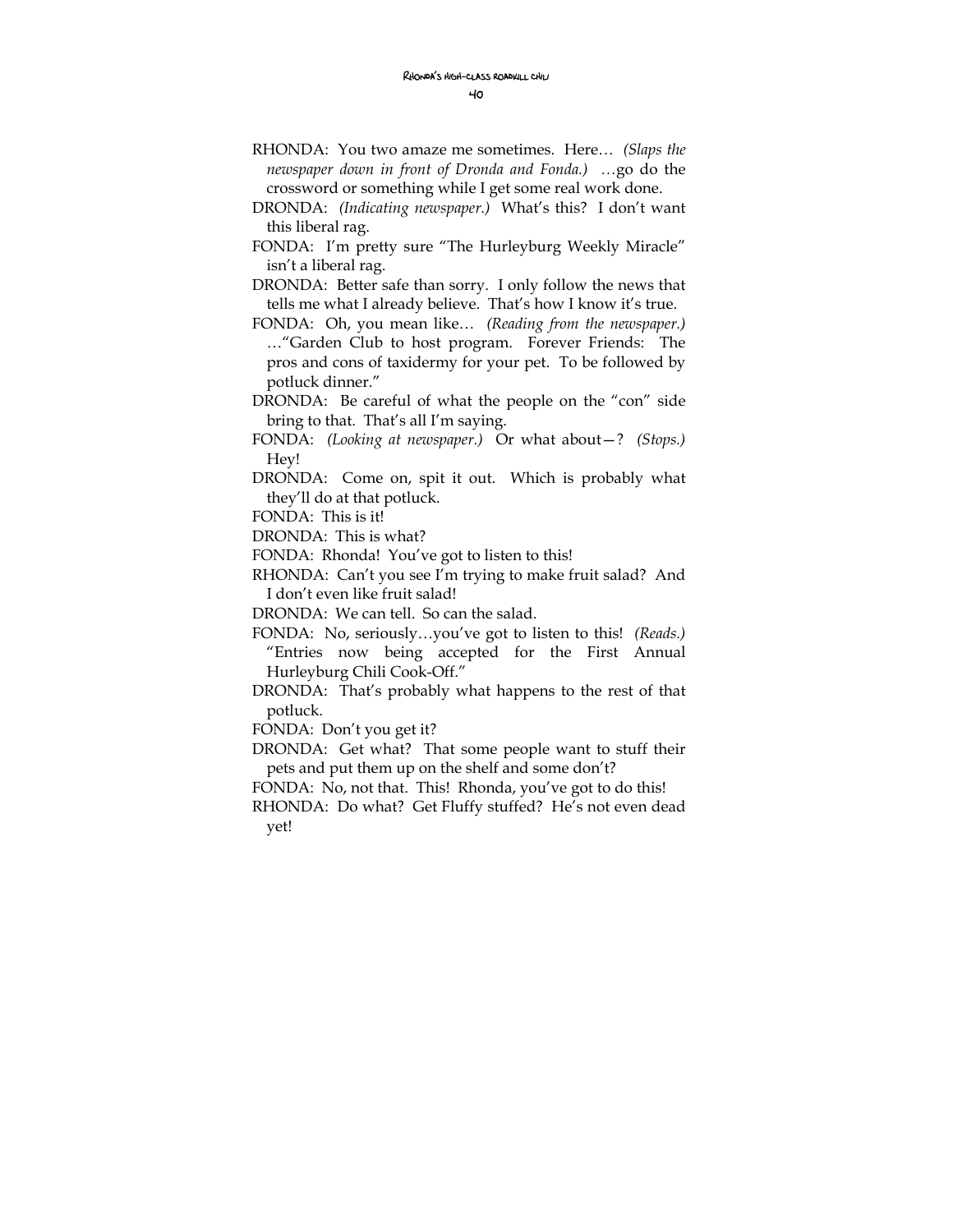- DRONDA: Fluffy? That sounds like a cat's name. Please tell me you don't have a cat, too.
- RHONDA: And even if I did, Zeke would probably just take him, string lights on him, and call him a reindeer.
- FONDA: Forget cats!
- DRONDA: I'd like to!
- FONDA: Don't you see, Rhonda? You could win this!

RHONDA: How?

- FONDA: By entering, silly! You said you'd never won anything. Well, here's your chance!
- RHONDA: That's what Mom said before sent me off to the Miss West [Texas] Used Tire Dealers Pageant…and the Miss Sewage Treatment Plant Operators Convention Pageant, and worst of all, the Miss Artificial Inseminators Pageant. You have no idea what they do to those bulls. *[Or insert another state.]*

DRONDA: Oh, I think I have some idea.

- FONDA: *(To Rhonda.)* Think about it. It's the first time they're doing it. There's just one tiny little announcement here in the paper. How many people do you think they'll get to enter?
- DRONDA: *(To Rhonda.)* And Hurleyburg's not even on the map anymore, anyway.
- FONDA: Exactly! *(To Rhonda.)* So the odds are already in your favor.
- DRONDA: They don't judge those based on looks, right?
- RHONDA: Gee, thanks, Dronda.
- FONDA: Forget her. Just listen to me. You could do it, Rhonda! You would win!
- RHONDA: I don't know. It sounds like a lot of work.
- FONDA: It's chili! How much work can it be?
- RHONDA: Well, I don't know. There's all that chopping and cutting and—
- DRONDA: *(To Fonda.)* That doesn't seem to be a problem for her. You know, all that negative energy and all.
- FONDA: *(To Rhonda.)* Besides, we'll help you.